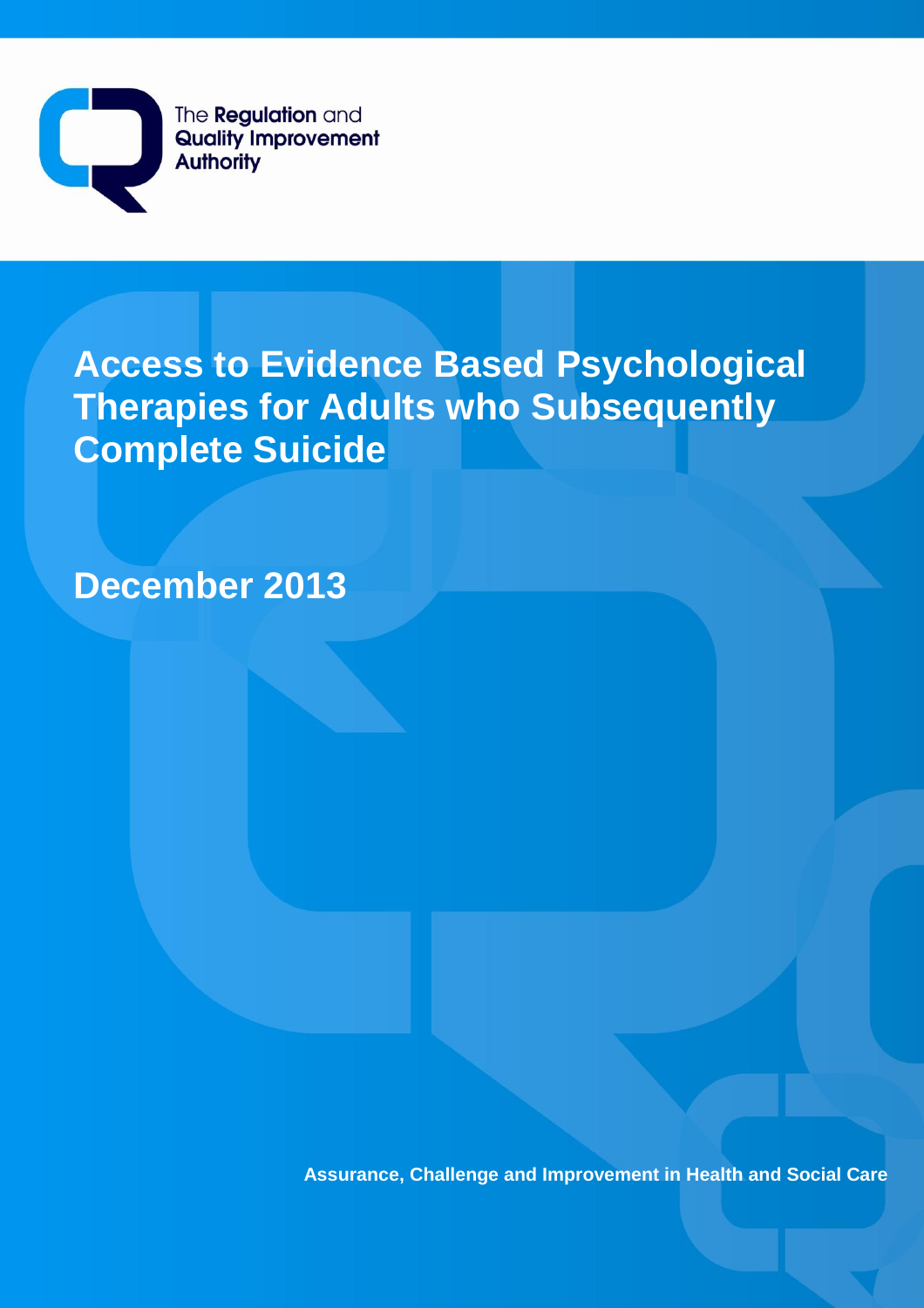| <b>Contents</b> |                                                                                                          | Page |
|-----------------|----------------------------------------------------------------------------------------------------------|------|
| 1.0             | Background                                                                                               | 3    |
| 1.1             | Role of RQIA                                                                                             | З    |
| 1.2             | Monitoring of Serious Adverse Incidents (SAIs)                                                           | З    |
| 1.3             | Table top Review of Access to Psychological Therapies for<br>Patients who subsequently Completed Suicide | 3    |
| 2.0             | Methodology                                                                                              | 4    |
| 3.0             | Suicide: The Scale of the Problem                                                                        | 5    |
| 4.0             | The Northern Ireland and UK Context                                                                      | 6    |
| 5.0             | The Most Common Method of Suicide                                                                        | l9   |
| 5.1             | Suicides per HSC Trust                                                                                   | 9    |
| 6.0             | Why do Some of us Kill Ourselves?                                                                        | 10   |
| 6.1             | Suicide Risk Factors                                                                                     | 10   |
| 7.0             | <b>Psychological Approaches to Suicide Prevention</b>                                                    | 12   |
| 8.0             | Methodology                                                                                              | 16   |
| 8.1             | <b>Current Study</b>                                                                                     | 16   |
| 8.2             | Findings                                                                                                 | 17   |
| 8.2.1           | <b>Patient Profiles</b>                                                                                  | 17   |
| 8.3             | <b>Engagement with Mental Health Services</b>                                                            | 18   |
| 8.3.1           | Involvement with more than One Mental Health<br>Service/Team                                             | 18   |
| 8.3.2           | Referral to Psychological Therapies                                                                      | 18   |
| 8.3.3           | <b>Evidence of Care Plans</b>                                                                            | 19   |
| 8.3.4           | Evidence of Psychological Interventions Discussed in Care<br>Plan                                        | 19   |
| 8.4             | Outcomes of Investigations undertaken by Trusts                                                          | 19   |
| 8.5             | <b>Recurring Themes</b>                                                                                  | 20   |
| 9.0             | <b>Summary and Conclusion</b>                                                                            | 23   |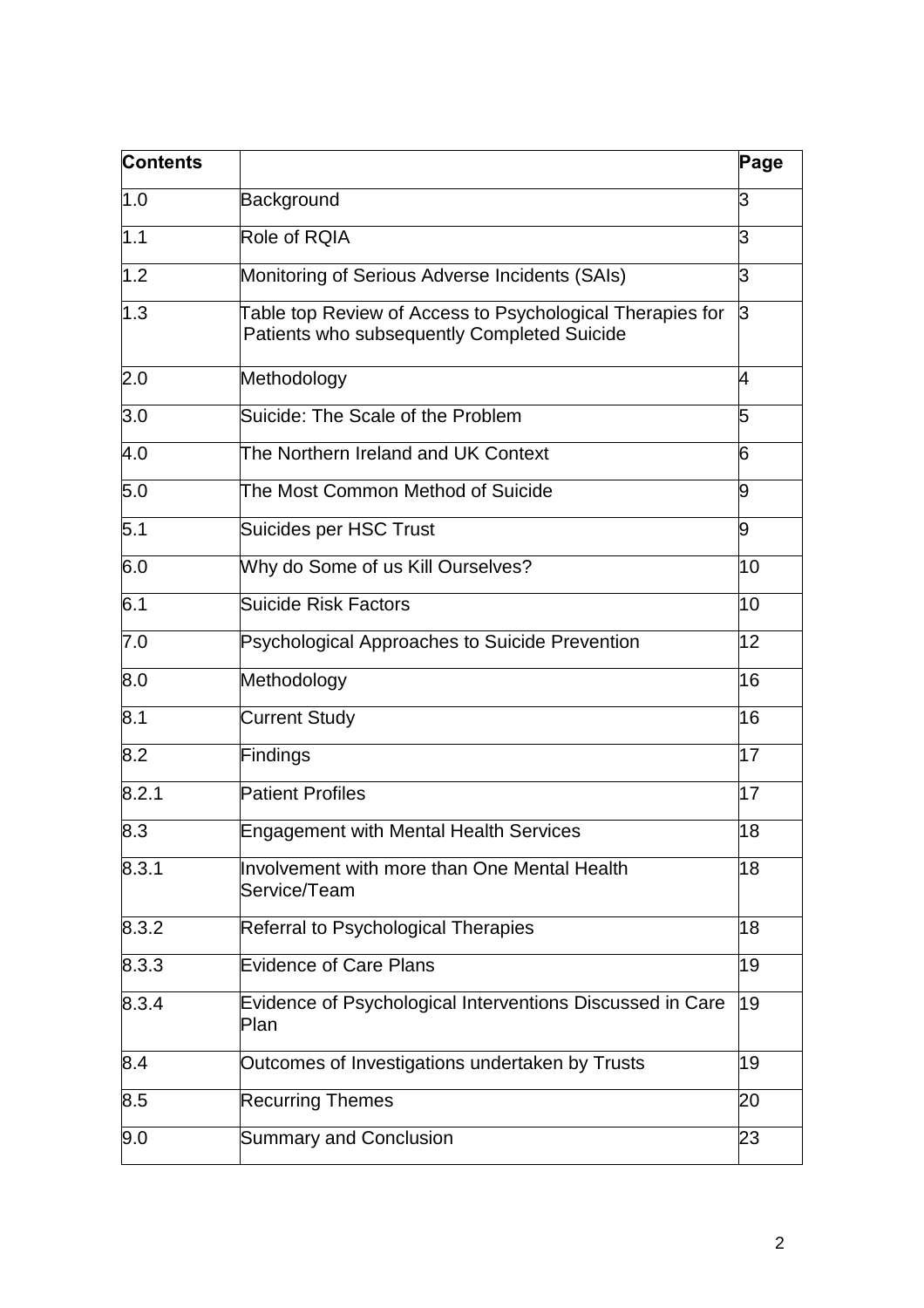# **1.0 Background**

# **1.1 Role of RQIA**

The Regulation and Quality Improvement Authority (RQIA) is Northern Ireland's independent health and social care regulator. Established in 2005 as a non-departmental public body under The Health and Personal Social Services (Quality, Improvement and Regulation) (Northern Ireland) Order 2003, RQIA encourages continuous improvement in the quality of health and social care services through a programme of inspections and reviews.

The Mental Health (Northern Ireland) Order 1986 Article 86(2)(a) requires RQIA to make enquiry where it appears that there may be ill-treatment, deficiency in care and treatment and by Article 86 (2) (c) to secure the welfare of any patient by (ii) remedying any deficiency in care and treatment.

# **1.2 Monitoring of Serious Adverse Incidents (SAIs)**

With effect from 1 May 2010, interim arrangements for reporting serious adverse incidents (SAIs) were established by the DHSSPS. SAIs are reported to RQIA and to the HSC Board, working in partnership with the Public Health Agency (PHA).

RQIA takes into consideration relevant standards and guidelines, the views of the public, health care experts and current research in any review of services provided. We highlight areas of good practice, make recommendations for improvements and publish inspections reports of our findings on our website.

Of particular interest to RQIA is the review of suicides in hospital and community, with an emphasis on the quality of care and treatment provided to the deceased and their family, during their contact with mental health and learning disability services.

## **1.3 Table Top Review of Access to Psychological Therapies for Patients who subsequently Completed Suicide**

Within a context of ever-increasing suicide rates it was agreed that a review of the access to evidence-based psychological therapies afforded to those individuals attending mental health and learning disability services within Northern Ireland who subsequently complete suicide should be undertaken by RQIA.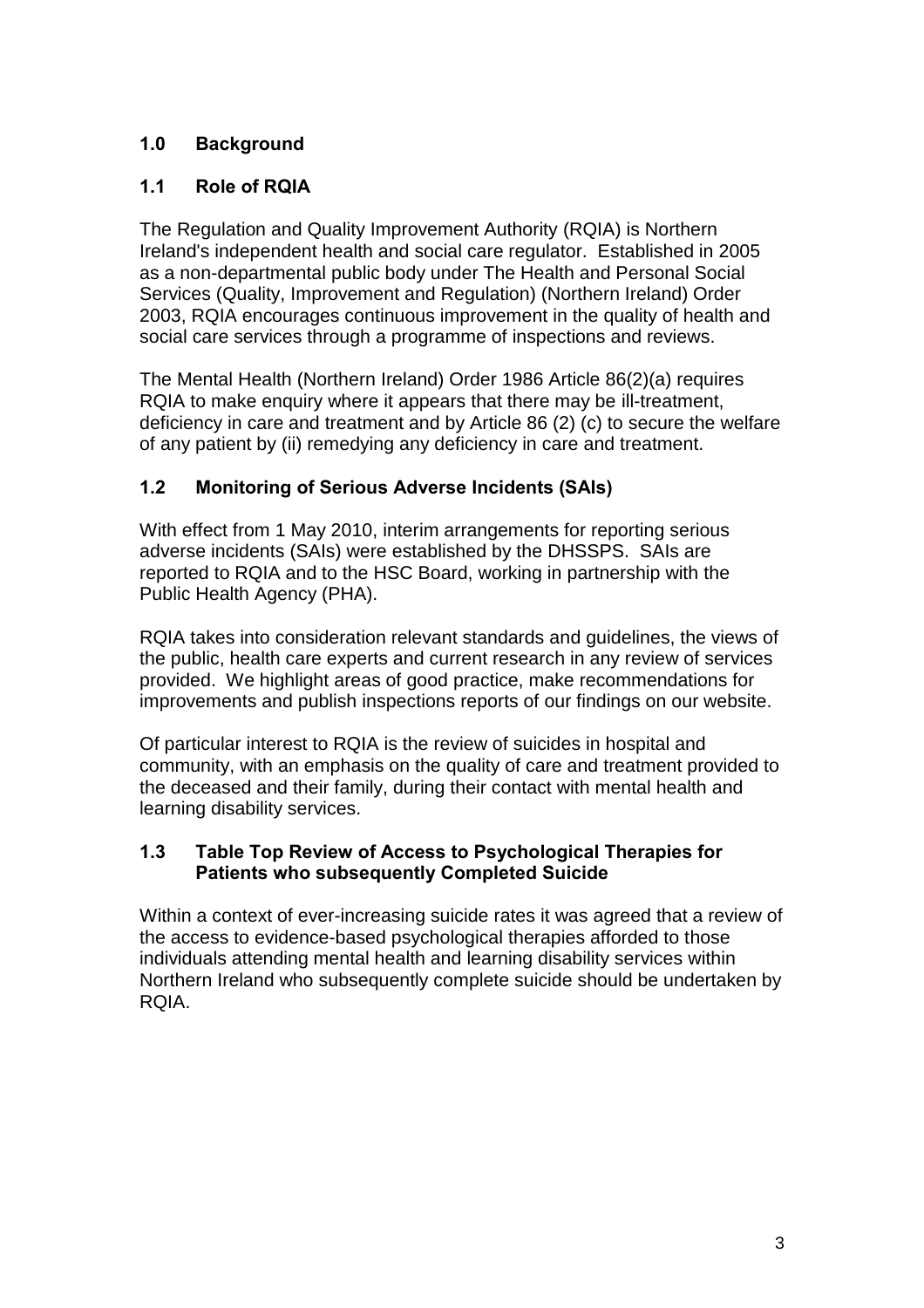## **2.0 Methodology**

The review has been informed by national guidance, including the:

- National Institute of Clinical Excellence (NICE) Clinical Guidelines<sup>1</sup>, e.g.  $\bullet$ the National Confidential Inquiry into Suicide and Homicide by People with Mental Illness  $(2013)^2$
- UK and local data, together with local strategy, guidance and research  $\bullet$ including the Northern Ireland Suicide Prevention Strategy "Protect Life: A Shared Vision'  $(2006)^3$
- the Bamford Review of Mental Health and Learning Disability  $(2007)^4$  $\bullet$ and
- The Northern Ireland Strategy for the Development of Psychological Therapy Services  $(2010)^5$ .

Common to all of these documents is the acknowledgement of patients" demands for psychological therapies<sup>6</sup> and the advances in the sophistication and range of psychological therapy services and their effectiveness in the treatment of particular mental health conditions.

As part of the on-going review of SAIs conducted by RQIA, utilising the HSC regional template and guidance for incident review reports (2007), 40 files were randomly selected for in depth scrutiny in relation to access to treatment and care, focussing on access to evidence-based psychological therapies. The findings are summarised with reference to individual case discussions and implications for future management are discussed.

 $\overline{a}$ <sup>1</sup> http://www.nice.org.uk/guidance/index.jsp?action=byType&type=2&status=3

<sup>2</sup> http://www.bbmh.manchester.ac.uk/cmhr/centreforsuicideprevention/nci/reports/AnnualReport2013\_UK.pdf

<sup>&</sup>lt;sup>3</sup> http://www.dhsspsni.gov.uk/phnisuicidepreventionstrategy\_action\_plan-3.pdf 4 http://www.dhsspsni.gov.uk/comprehensive\_legislative\_framework.pdf

<sup>5</sup> http://www.dhsspsni.gov.uk/a-strategy-for-the-development-of-psychological-therapy-service-june-2010.pdf

<sup>6</sup> http://www.mind.org.uk/campaigns\_and\_issues/we\_need\_to\_talk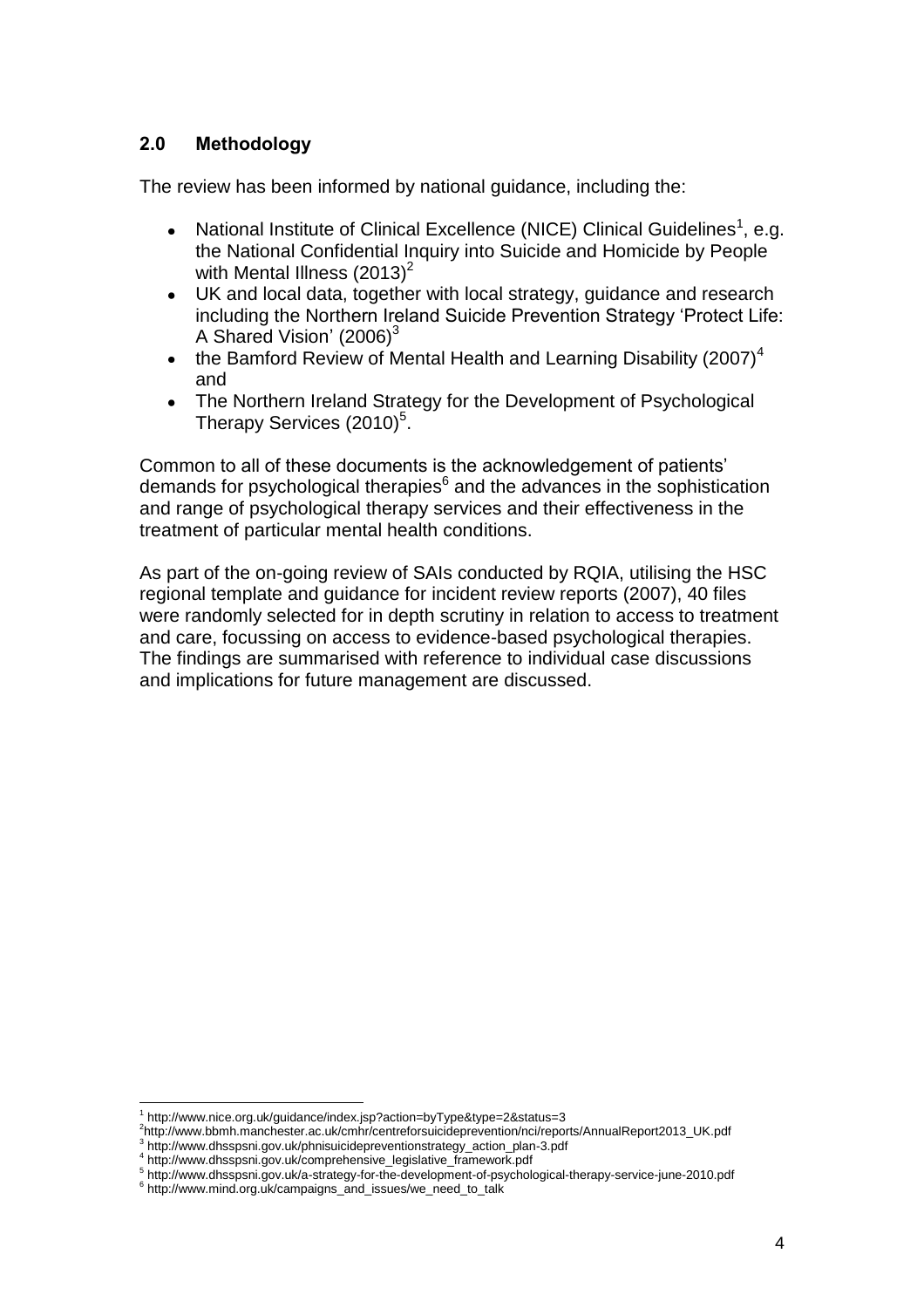## **3.0 Suicide: The Scale of the Problem**

In the last 45 years suicide rates have increased by 60% worldwide. Every year almost one million people die from suicide, a global mortality rate of 16 per 100,000, or one death every 40 seconds. According to the WHO suicide attempts are up to 20 times more frequent than completed suicide.<sup>7</sup>

Although traditionally suicide rates have been highest among the male elderly, rates among young people have been increasing to such an extent that they are now the group at highest risk in a third of countries, in both developed and developing countries. Suicide is among the three leading causes of death among those aged 15-44 years and the second leading cause of death in the 10-24 years age group.



 $\overline{a}$  $7$  WHO SUPRE (WHO Department of Mental Health and Substance Abuse, 2013).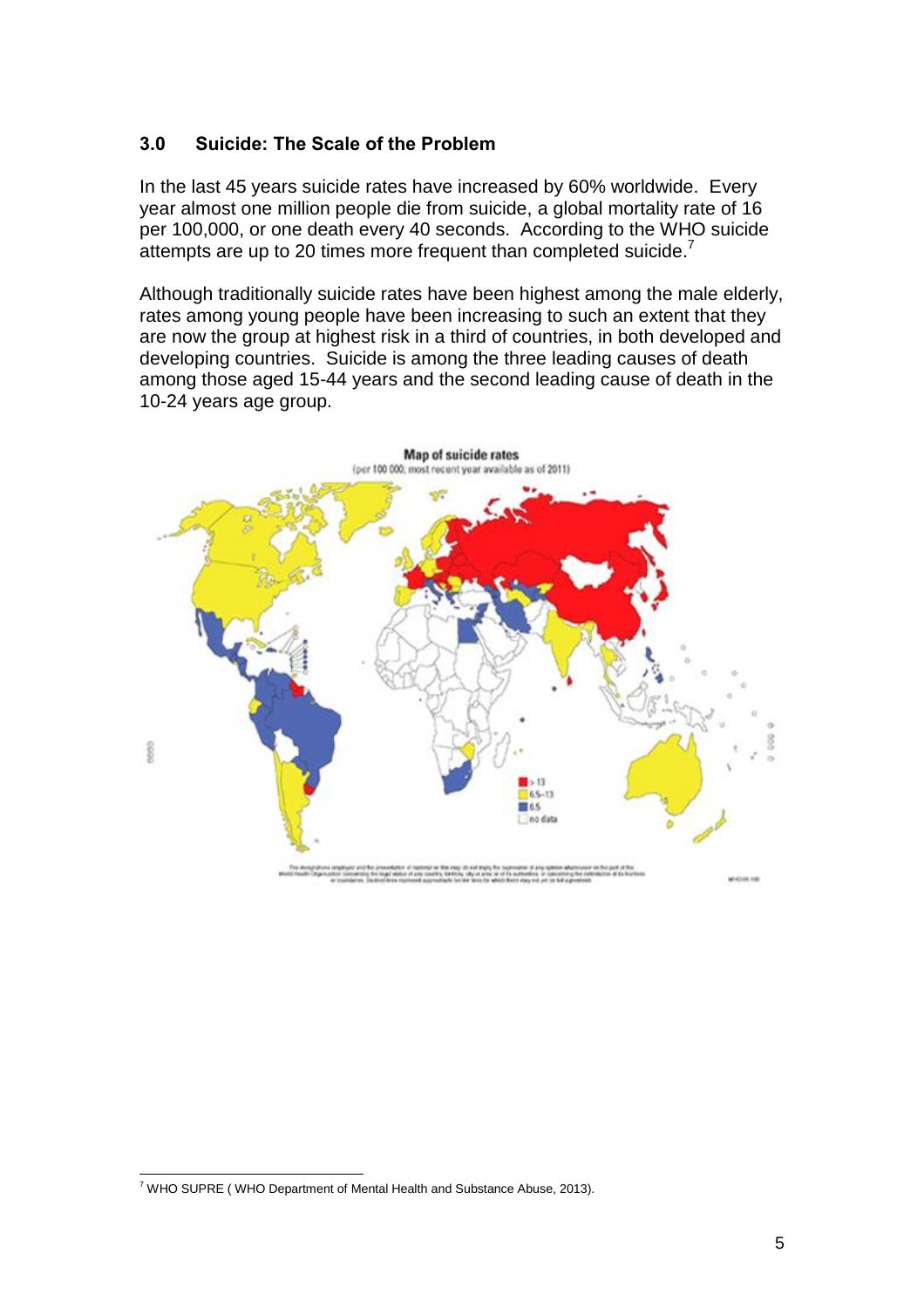# **4.0 The Northern Ireland and UK Context**

The incidence of suicide in Northern Ireland has been a particular concern in recent years. Suicide increased by 64% between 1999 and 2008, mostly as a result in the rise of suicides amongst young men. In 2010, 77% of all suicides in Northern Ireland were male, 40.5% of all suicides were in the age group 15- 34 and 42% were in the age group 35-54.

The trend for male suicides in Northern Ireland has fluctuated over the last ten years but overall has shown an increase over time (the female rates for suicide have remained more stable). This contrasts with a decrease in suicides in the UK as a whole and in other countries within the UK over the period 2000 to 2010.

Figures for 2011, obtained from the Samaritans Suicide Statistics Report 2013, $^8$  are summarised in the table and graphs below;

|                  | <b>Overall</b> | <b>Male</b> | <b>Female</b> |
|------------------|----------------|-------------|---------------|
|                  |                |             |               |
| <b>UK</b>        | 6045           | 4552        | 1493          |
|                  |                |             |               |
| England          | 4509           | 3415        | 1094          |
| <b>Wales</b>     | 341            | 270         | 71            |
| <b>Scotland</b>  | 889            | 639         | 250           |
| Northern Ireland | 289            | 216         | 73            |

Table 1 Number of Suicides in UK, 2011

 $\overline{a}$ 

As can be seen from the graph below, the highest suicide rate per 100,000 for males, females and for all persons was in Scotland; the lowest rates for these three groups were in England.

Across the UK, male suicide rates are consistently higher than female rates. For the UK as a whole, England and Scotland the male suicide rate is approximately 3 times higher than the female rate.

In Wales the male suicide rate is approximately 4 times higher than the female rate.

In Northern Ireland the male suicide rate is approximately 5 times higher than the female rate.

<sup>8</sup> http://www.samaritans.org/sites/default/files/kcfinder/files/research/Samaritans%20Suicide%20Statistics%20Report %202013.pdf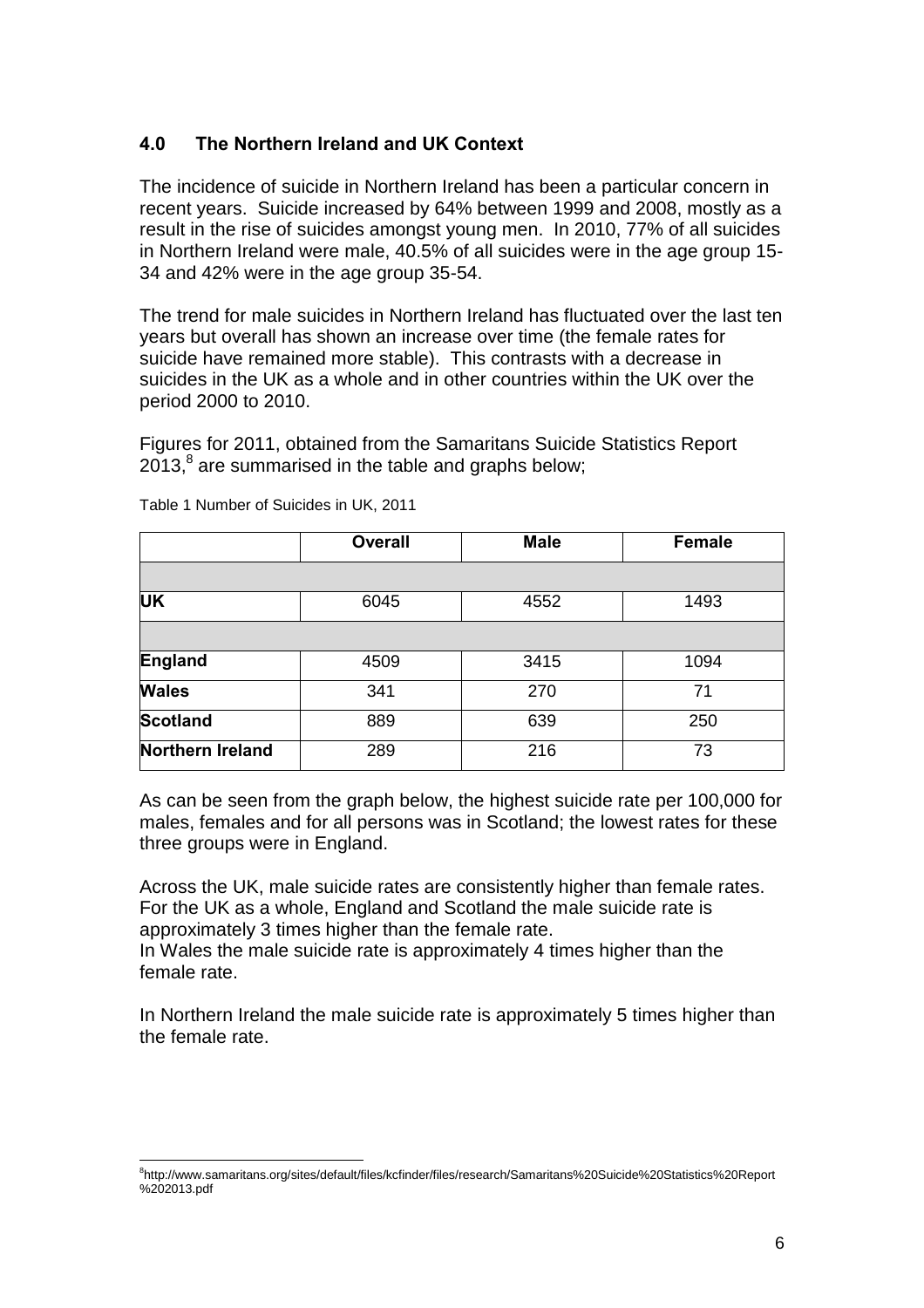







Graph 2 shows that in Northern Ireland, the age group with the highest suicide rate per 100,000 for all persons and males is 30-34 years; and for females is 40-44 years.

The graph also shows that the suicide rate is high for males in the 85-89 years group, although, this could be due to the small size of the population of that age.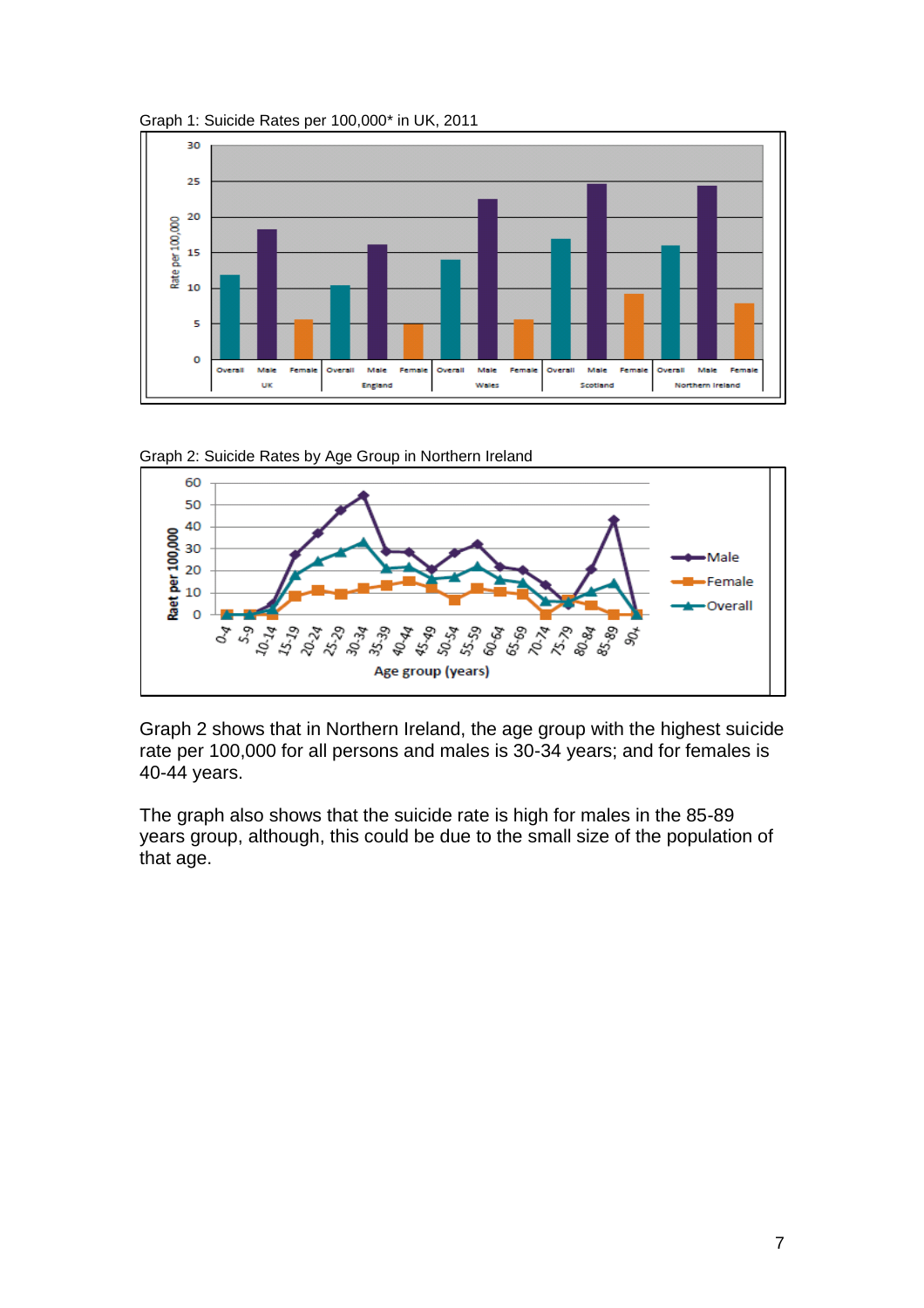The map below illustrates the rate of suicide per 100,000 population, by Health and Social Care Trust of residence (average rate 2009-2011).



The National Confidential Inquiry into Suicide and Homicide by People with Mental Illness Annual Report July 2013

According to the National Confidential Inquiry into Suicide and Homicide by People with Mental Illness Annual Report July 2013<sup>9</sup>, during 2001-2011, 713 suicides were identified as patient suicides, i.e. they had been in contact with mental health services within the 12 months prior to death. This represented an average of 65 patient suicides per year. Thirty eight (5%) of patient suicides were in-patients (average 3 per year).

There were 33 suicides in patients receiving crisis resolution/home treatment services and 160 (23%) suicides within 3 months of discharge from in-patient care. Post discharge suicides were most frequent in the first week after leaving hospital.

Seventy four (12% of the total sample) patients had refused drug treatment in the month before death and 29% of suicides (192 in total) were carried out by people who had missed their last appointment.

 $\overline{a}$ 9 http://www.bbmh.manchester.ac.uk/cmhr/centreforsuicideprevention/nci/reports/AnnualReport2013\_UK.pdf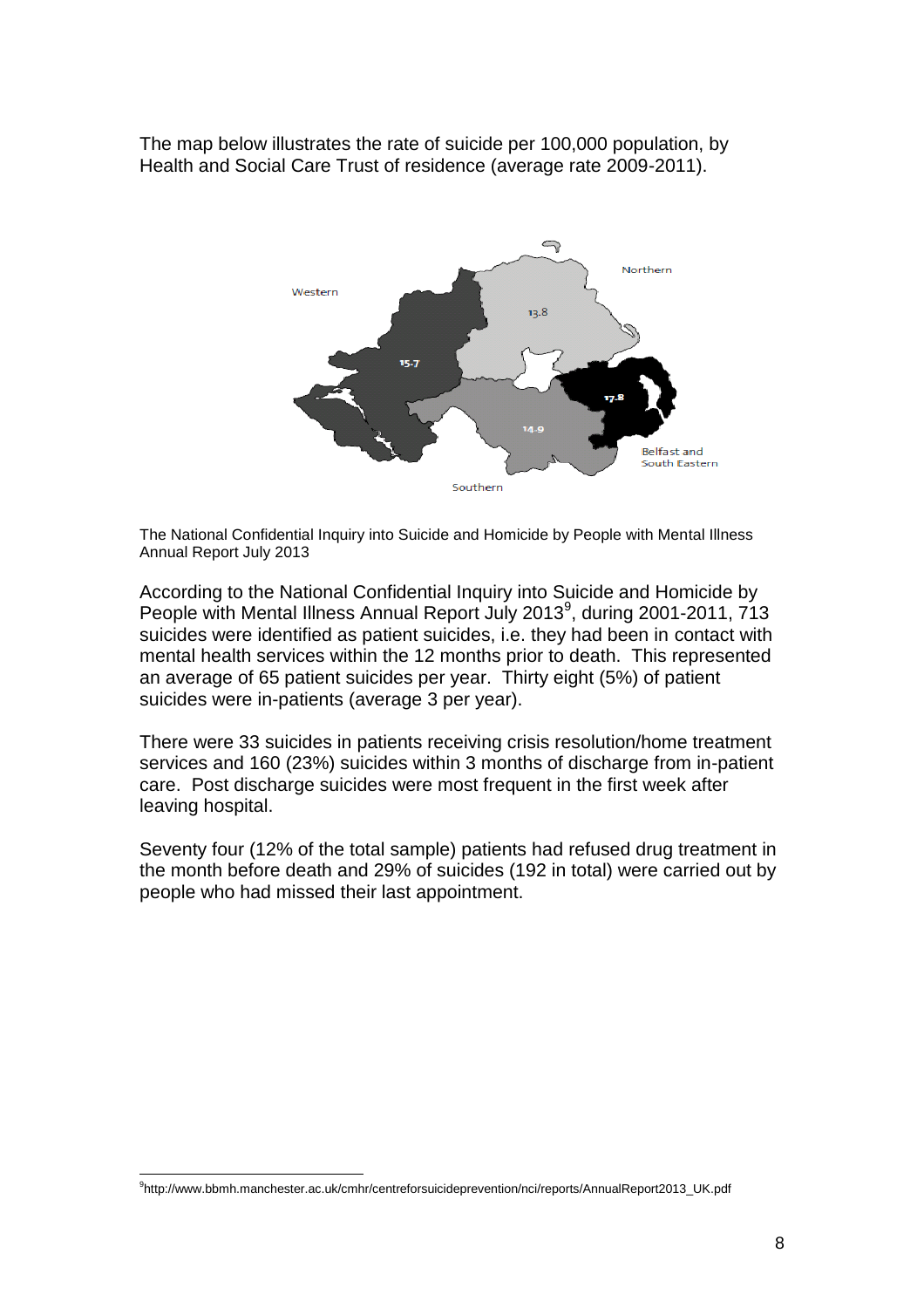# **5.0 The Most Common Method of Suicide**

The most common methods of suicide by patients were hanging/strangulation (49%), self-poisoning (31%) and drowning (11%).

Deaths by hanging had increased overall between 2001 and 2010, although the peak year was 2007, while figures for other methods did not change. The most common substances used in self-poisoning were opiates (24%), antipsychotic drugs (12%), benzodiazepines/hypnotics (11%), and paracetamol / opiate compounds (9%).

Other interesting statistics revealed by the Confidential Inquiry revealed that 61% of the total sample (approximately 40 deaths per year) involved people with a history of alcohol misuse and 37% had a history of drug misuse (average 23 deaths per year). It was reported that 16% of suicides had dual diagnosis. This information provides challenges to those delivering mental health services to ensure that service design and models of delivery can adapt to meet the needs of those presenting with mental health difficulties.

#### **5.1 Suicides per HSC Trust.**

| <b>HSC Trust</b> | <b>Completed Suicides and</b><br>(Unexplained deaths) |
|------------------|-------------------------------------------------------|
| <b>BHSCT</b>     | (6)<br>21                                             |
| <b>SET</b>       | 26(2)                                                 |
| <b>WHSCT</b>     | 17(5)                                                 |
| <b>NHSCT</b>     | 16(5)                                                 |
| <b>SHSCT</b>     | 12(3)                                                 |
| <b>Total</b>     | 92(21)                                                |

The table below summarises the suicides per Trust from 1/4/2012 - 31/3/2013

The HSCB keep and monitor figures and trends of all mental health SAIs, including suicides and unexplained deaths. The figures provided for April 2012 - March 2013 illustrate that the South Eastern Health and Social Care Trust reported the highest number of completed suicides, with the Belfast Trust having the second largest. The Southern Trust reported the lowest completed suicide rate**.**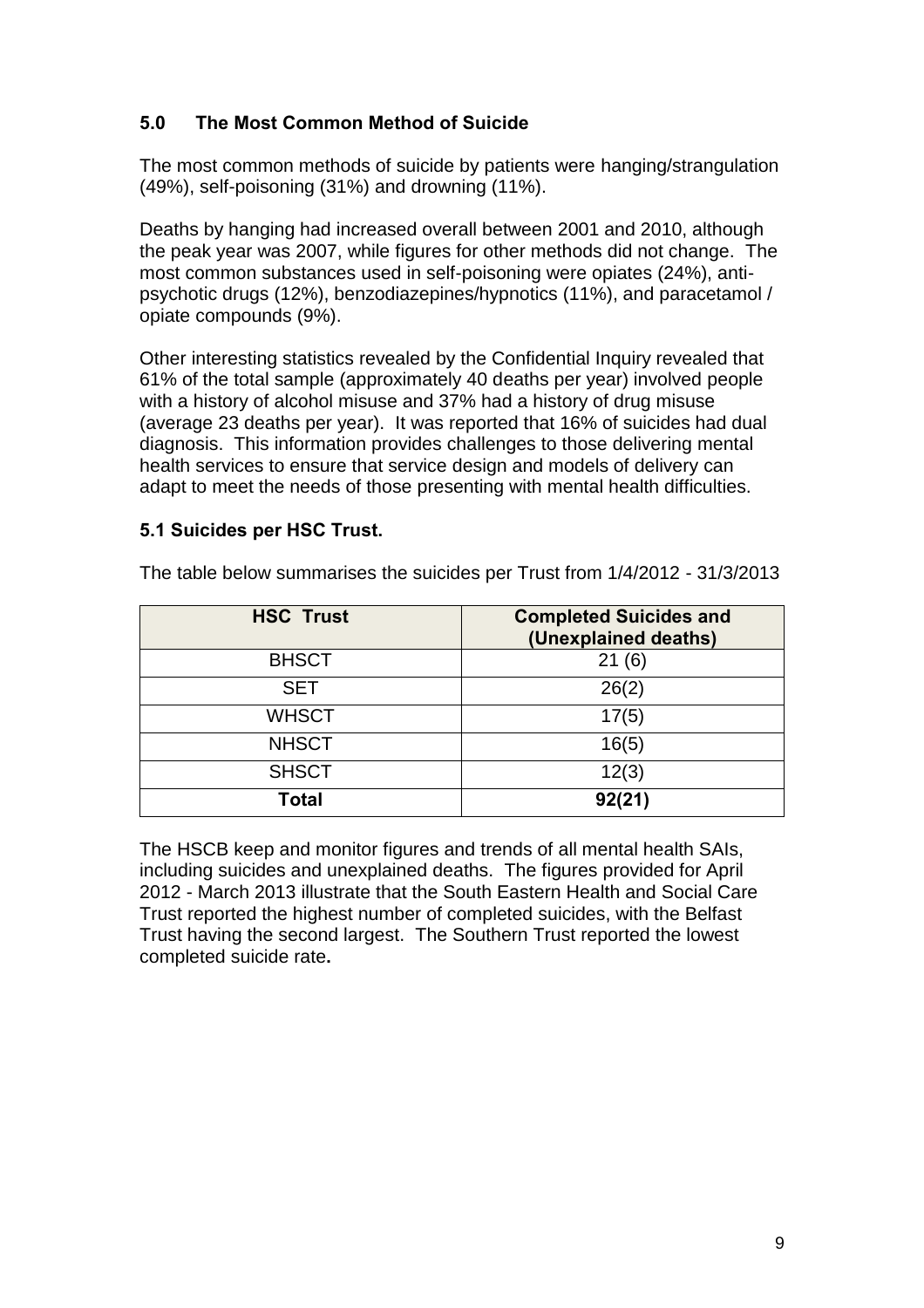# **6.0 Why do some of us kill ourselves?**

The complexity of suicide is underpinned in the statement of the Joint Committee on Health and Children which states:

"The causes of suicide are multi-faceted, and entail an interaction of biological, psychological, social and environmental factors occurring in an individual who may have socio-demographic vulnerabilities interfacing with lifelong susceptibilities that are usually subject to a precipitating event, with catastrophic consequences".<sup>10</sup>

While it is accepted that not all suicides or incidents of self-harm are preventable and that each of us has the right to decide to end our own life, this acknowledgement should not translate into an acceptance of any individual death as inevitable. Despite the recognised complexity the growing body of research, case reviews and clinical practice, have identified risk factors for suicide, together with guidance on effective evidence-based interventions to alleviate underlying mental disorder and distress and promote psychological resilience.

## **6.1 Suicide Risk Factors**

Well recognised suicide risk factors include;

- $\bullet$ Depression
- Alcohol/drug problems
- Personality disorders
- History of child sex abuse/maltreatment
- Stressors, e.g. Relationship crises/loss and bereavement
- Issues around sexuality
- Reduced social networks/isolation
- Bullying/cyber-bullying
- $\bullet$ Lack of prospects/unemployment
- Poverty/deprivation  $\bullet$
- **Previous attempt (Best predictor)<sup>11</sup> <sup>12</sup>**

In his synthesis of international work Foster (2011) reports that nearly all [people who have died by] suicide have experienced at least one, (usually more) adverse life events within one year of death (concentrated in the last few months). Foster postulates that, interpersonal conflict poses the greatest risk followed by, in no particular order, relationship break-downs, forensic events, physical illness, unemployment, job problems, financial problems, serious injury/assault, bereavement, domestic violence and accommodation problems (elderly).

 <sup>10</sup> (Joint Committee on Health & Children, Seventh Report, The High Level of Suicide in Irish Society, Houses of the Oireachtas, July 2006)

<sup>11</sup> Chang, B; Gitlin, D; Patel, R (2011 Sep). "The depressed patient and suicidal patient in the emergency department: evidence-based management and treatment strategies.". Emergency medicine practice 13 (9): 1–23;<br><sup>12</sup> Why disadvantagement and treatment strategies.". Emergency medicine practice 13 (9): 1–23;

<sup>12</sup> "Why disadvantaged men in mid-life are at excessive risk of suicide" O"Connor, R 2013, BPS Public lecture, Belfast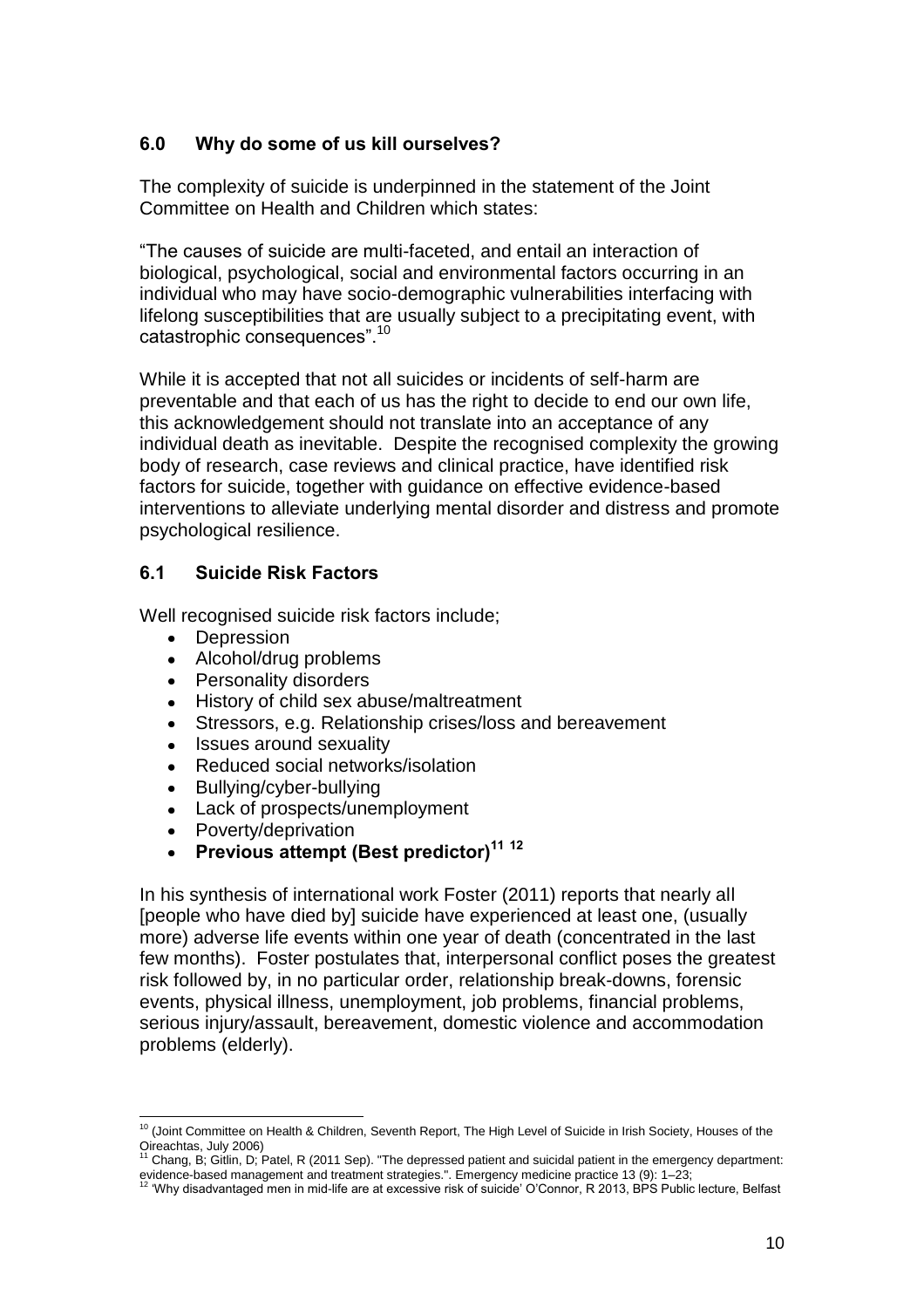Some of the risk associated with interpersonal events, forensic events, physical illness, major debt, unemployment and loss events is independent of mental disorder.<sup>13</sup>

A recent review commissioned by the UK Healthcare Quality Improvement Partnership<sup>14</sup> looked at the quality of the risk assessment process in 42 cases of patient suicide and 39 cases of patient homicide.

The overall quality of risk assessments was considered unsatisfactory in 36% (*n =* 15) of the patient suicides and 41% (*n* = 16) of the patient homicides, with risk formulations and management plans most likely to be judged unsatisfactory in both suicides and homicides.

Unsatisfactory assessments prior to homicide were associated with a diagnosis of personality disorder or alcohol misuse.

Subsequent recommendations concluded that risk assessment and management **should**:

- $\bullet$ Be individual to each patient
- Assess current risk factors and past history  $\bullet$
- Include a management plan that follows on from the risk assessment.  $\bullet$

Risk assessment and management **should not**:

- Ignore past history
- $\bullet$ Equate the completion of a checklist with good risk formulation and management
- Rely on a generic plan of clinical management.

 $\overline{a}$ <sup>13</sup> Foster, T (2011[\) Archives of Suicide Research 1](http://academic.research.microsoft.com/Journal/9523/arch-suicide-res-archives-of-suicide-research)5, (1) pp. 1-15)

<sup>&</sup>lt;sup>14</sup> The National Confidential Inquiry into Suicide and Homicide by People with Mental Illness (NCISH) 2013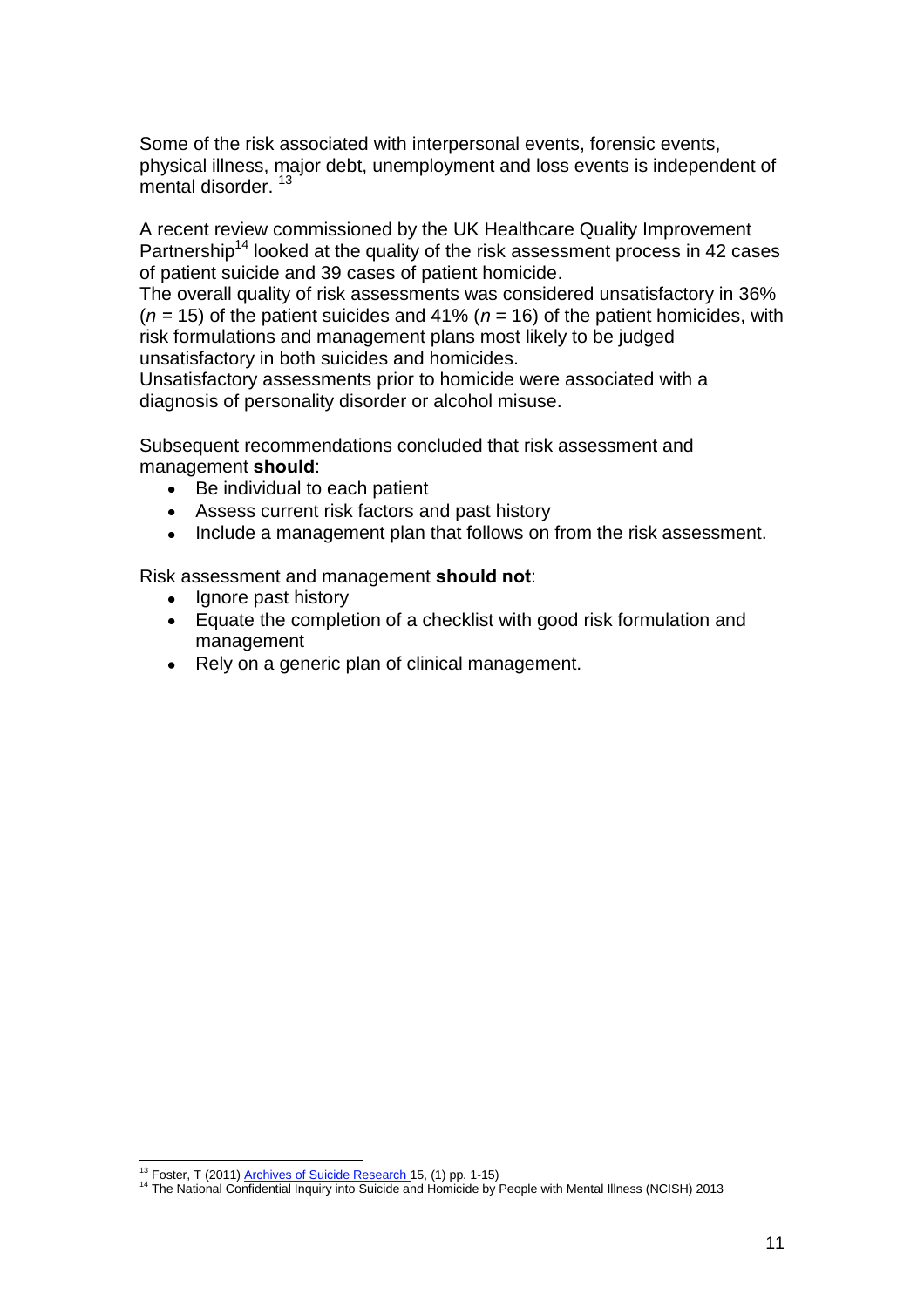# **7.0 Psychological Approaches to Suicide Prevention**

Across the applied psychology and mental health literature there has been acknowledgement of the advances in the sophistication and range of psychological therapies and their effectiveness in the treatment of particular mental health conditions. In recognition of this knowledge and in a bid to improve psychological services provision within Northern Ireland the Department of Health and Personal Services in 2010 published the Strategy for the Development of Psychological Therapy Services, which made 14 recommendations to ensure improved access to psychological therapy services. These included;

# **Recommendation 1**

The provision of psychological therapies should be a core component of mental health and learning disability services. Services should be delivered by staff with the skills and competence appropriate to the level of interventions required, and to national and regionally agreed standards and guidelines.

## **Recommendation 2**

Recognising the importance of psychological interventions, if a new care pathway or service framework is being developed, due consideration should be given to the inclusion of psychological therapies within the pathway and service standards.

#### **Recommendation 3**

The public, service users and clinicians should have information on the range of psychological therapy services that are available and how to access them.

#### **Recommendation 7**

Trusts should re-design mental health and learning disability services around a stepped care model with access to psychological therapy services at all levels.

National clinical guidelines, provided via NICE, articulate the psychological therapies with the strongest evidence base for treating many common mental health problems. These therapies are derived from four schools of psychological therapy (as defined in the National Skills for Health Initiative):

- Cognitive Behavioural Therapy
- Psychodynamic/Psychoanalytic Psychotherapy
- Systemic and Family Therapy
- Humanistic Psychotherapies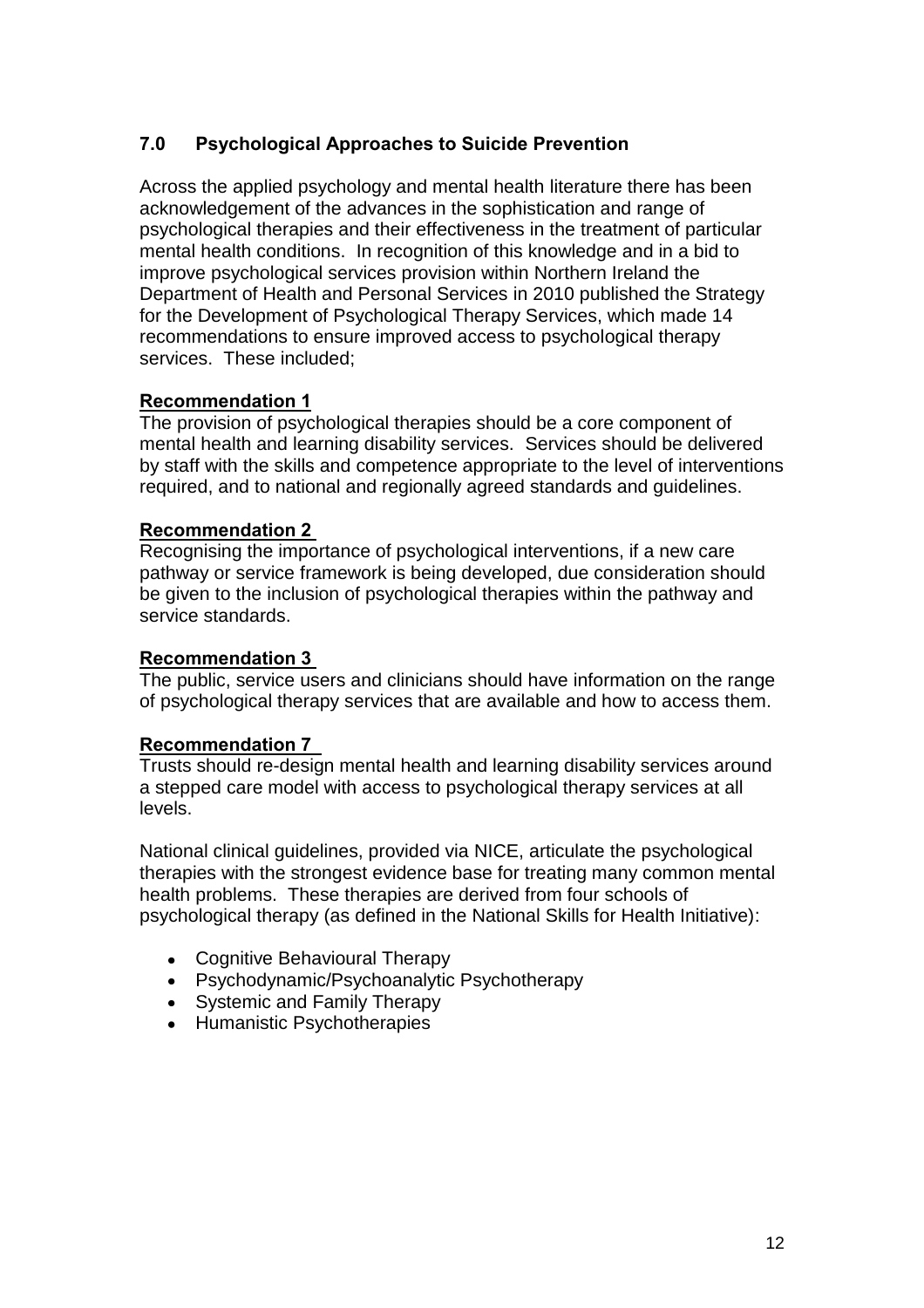Table 3 below summarises which psychological interventions are recommended by NICE<sup>15</sup> in the management and treatment of the more common clinical presentations within mental health and learning disability services.

| <b>Presenting</b><br>problem                                                                | <b>NICE Recommended Psychological</b><br>intervention                                                                                                                                                                                                                                                                                               | Guideline        |
|---------------------------------------------------------------------------------------------|-----------------------------------------------------------------------------------------------------------------------------------------------------------------------------------------------------------------------------------------------------------------------------------------------------------------------------------------------------|------------------|
| <b>Moderate to</b><br><b>severe</b><br>depression                                           | Cognitive Behaviour Therapy (CBT)<br>Interpersonal Psychotherapy (IPT)<br><b>Couple Therapy</b>                                                                                                                                                                                                                                                     | <b>CG90</b>      |
|                                                                                             | Consider inpatient treatment for people who are<br>at significant risk of suicide, self-harm or self-<br>neglect.                                                                                                                                                                                                                                   |                  |
|                                                                                             | The full range of high-intensity<br>psychological interventions should normally<br>be offered in inpatient settings. However,<br>consider increasing the intensity and<br>duration of the interventions and ensure that<br>they can be provided effectively and<br>efficiently on discharge.                                                        |                  |
| Generalised<br>(GAD) and panic<br>disorder (with or<br>without<br>agoraphobia) in<br>adults | <b>CBT</b><br><b>anxiety disorder</b> Relaxation training<br><b>Structured Problem Solving</b>                                                                                                                                                                                                                                                      | CG113            |
| <b>PTSD</b>                                                                                 | Trauma focussed CBT<br>Eye Movement Desensitisation and<br>Reprocessing (EMDR).<br>Psychodynamic psychotherapy<br>NB 'Drug treatments for PTSD should not be<br>used as a routine first-line treatment for adults<br>(in general use or by specialist mental health<br>professionals) in preference to a trauma-<br>focused psychological therapy'. | CG <sub>26</sub> |

 <sup>15</sup> <http://www.nice.org.uk/guidance/index.jsp?action=byType&type=2&status=3>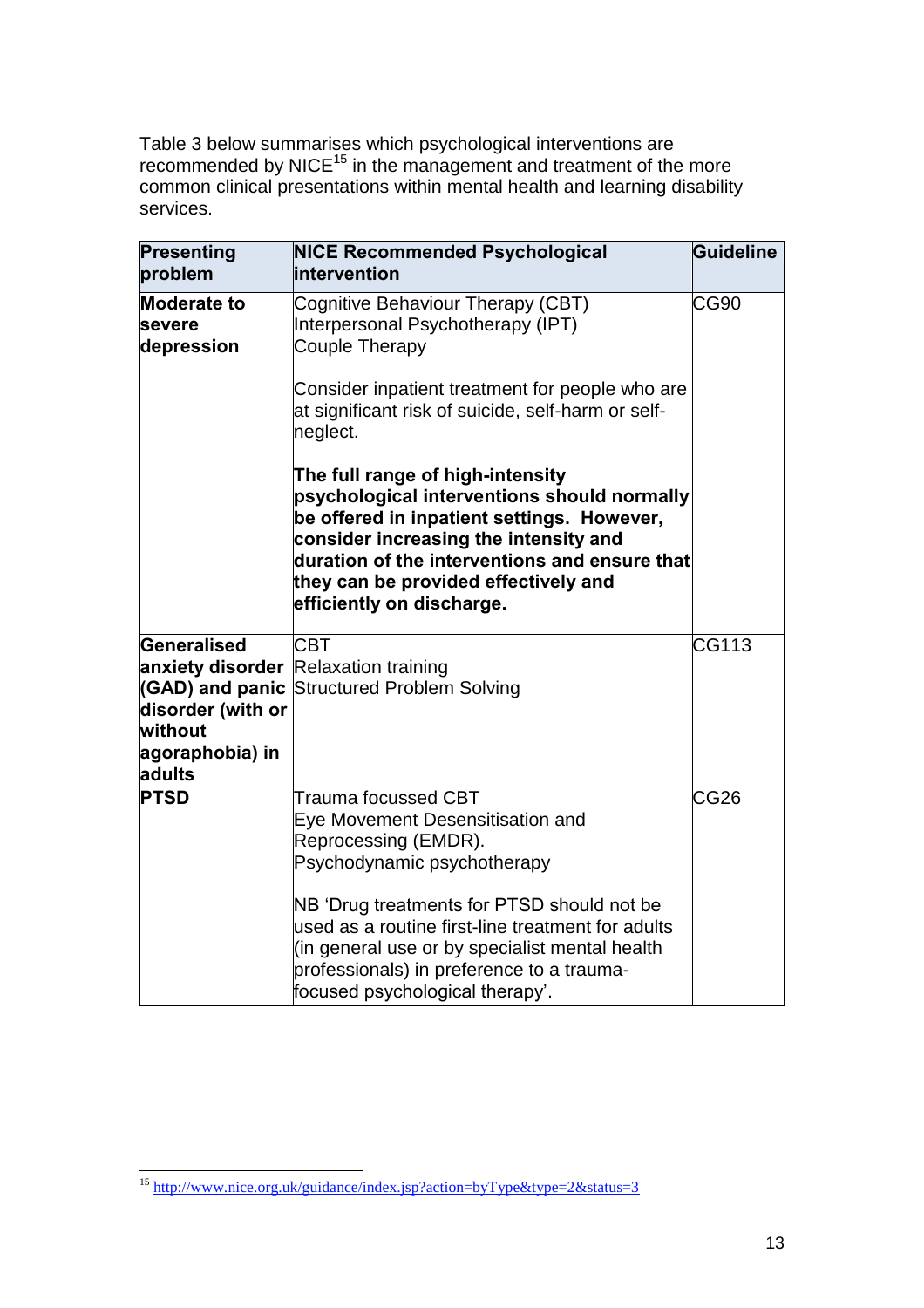| Alcohol-use<br>disorders | Cognitive behavioural therapies, behavioural<br>Therapies/behavioural activation or social<br>network and environment-based therapies<br>(focused specifically on alcohol-related<br>cognitions, behaviour, problems and social<br>networks).<br>Behavioural couples therapy (for service users<br>who have a regular partner who is willing to<br>participate in treatment).<br>Motivational Interviewing<br><b>Contingency Management</b><br>CBT for depression and anxiety | CG115    |
|--------------------------|-------------------------------------------------------------------------------------------------------------------------------------------------------------------------------------------------------------------------------------------------------------------------------------------------------------------------------------------------------------------------------------------------------------------------------------------------------------------------------|----------|
| <b>Drug Misuse</b>       | Motivational Interviewing<br><b>Contingency Management</b><br>Behavioural couples therapy (for service users<br>who have a regular partner who is willing to<br>participate in treatment).<br>CBT<br>Psychodynamic Psychotherapy                                                                                                                                                                                                                                              | CG 51&52 |
| Schizophrenia            | CBT.<br>(Offer to all people with schizophrenia. This can<br>be started either during the acute phase or later,<br>including in inpatient settings).<br>Family interventions;<br>(Offer to all families of people with<br>schizophrenia who live with or are in close<br>contact with the service user. This can be<br>started either during the acute phase or later,<br>including in inpatient settings).                                                                   | CG82     |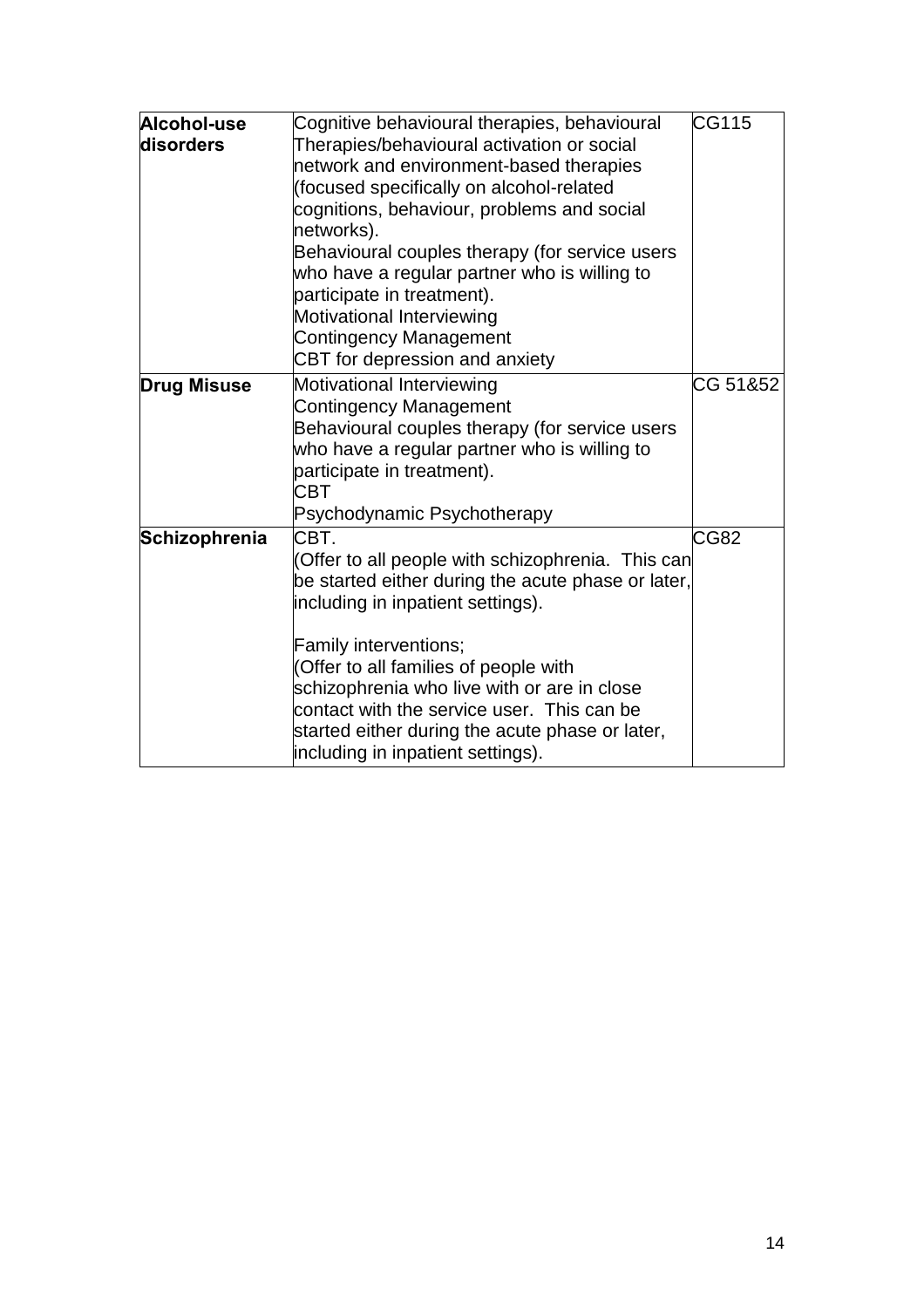| <b>Borderline</b> | Dialectical Behaviour Therapy Mentalisation-                                           | CG78 |
|-------------------|----------------------------------------------------------------------------------------|------|
| Personality       | based therapy                                                                          |      |
| <b>Disorder</b>   | Schema-focused cognitive therapy                                                       |      |
|                   |                                                                                        |      |
|                   | Cognitive Analytic Therapy (CAT)                                                       |      |
|                   | Psychodynamic Psychotherapy                                                            |      |
|                   | When providing psychological treatment for                                             |      |
|                   | people with borderline personality disorder,                                           |      |
|                   | especially those with multiple comorbidities                                           |      |
|                   | and/or severe impairment, the following service<br>characteristics should be in place: |      |
|                   | - an explicit and integrated theoretical approach                                      |      |
|                   | used by both the treatment team and the                                                |      |
|                   | therapist, which is shared with the service user                                       |      |
|                   | - structured care in accordance with this                                              |      |
|                   | guideline                                                                              |      |
|                   | - Provision for therapist supervision.                                                 |      |
|                   | Although the frequency of psychotherapy                                                |      |
|                   | sessions should be adapted to the person's                                             |      |
|                   | needs and context of living, twice-weekly                                              |      |
|                   | sessions may be considered.                                                            |      |
|                   | Do not use brief psychological interventions                                           |      |
|                   | (of less than 3 months' duration) specifically                                         |      |
|                   | for borderline personality disorder or for the                                         |      |
|                   | individual symptoms of the disorder.                                                   |      |
|                   | Drug treatment should not be used                                                      |      |
|                   | specifically for borderline personality                                                |      |
|                   | disorder or for the individual symptoms or                                             |      |
|                   | behaviour associated with the disorder (for                                            |      |
|                   | example, repeated self-harm, marked                                                    |      |
|                   | emotional instability, risk-taking behaviour                                           |      |
|                   | and transient psychotic symptoms).                                                     |      |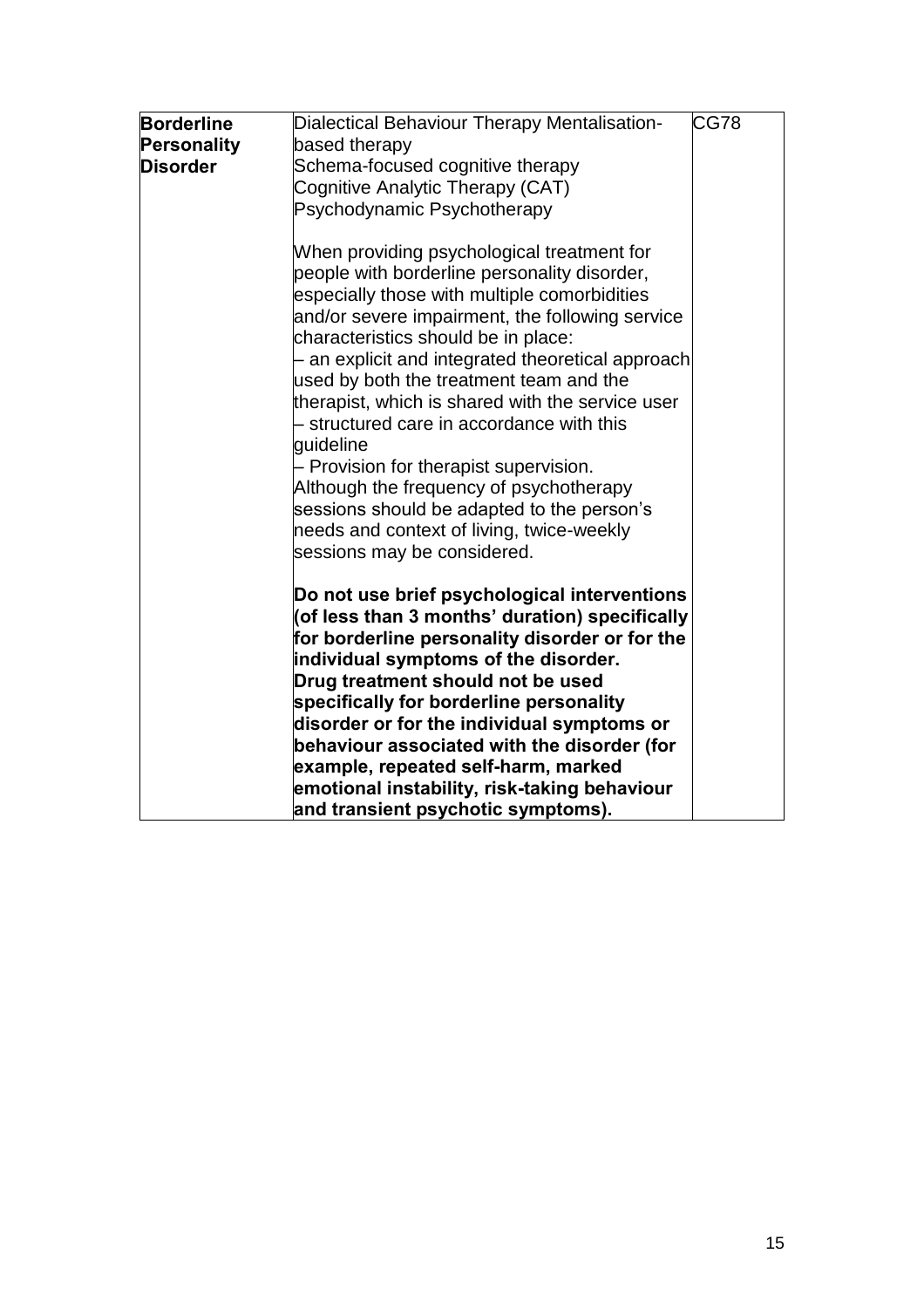# **8.0 Methodology**

Eight files were selected at random, per trust, (dating from January 2011- January 2013) from the RQIA data base for review, with reference to the additional care management questions. The data collected is presented below and will be discussed in relation to evidence-based practice, and underpinned by national and local guidance.

# **8.1 Current Study**

In accordance with NICE guidance and international research evidence, and informed by the DHSSPS Strategies on Suicide Prevention ( Protect Life: A Shared Vision)<sup>16</sup> and the Development of Psychological Therapy Services<sup>17</sup>, the current review aims to investigate whether those individuals who have been involved with our mental health services and have subsequently completed suicide have had access to Psychological Therapies. Experience of reviewers and inspectors was also garnered to develop further questions to be explored along with the Regional Template information routinely collated within the SAI review process. Interviews with RQIA inspectors and professional advisors identified a number of recurring areas of concern. Some involved questions about the SAI review process itself and the particular roles attributed to RQIA, the Health and Social Care Board and the Public Health Agency. These issues will be raised and discussed in the appropriate forum.

Particular to this review were concerns about the quality of some of the review reports, and the issue of recurring themes that ought to be highlighted to inform future practice or question current models of service delivery. These included lack of consideration of psychological interventions as an adjunct or alternative to medication; the lack of formulation and pulling together of the patient history into the risk assessment; the management of co-morbid presentations and dual diagnoses, where this involved working across teams; poor family involvement and the lack of reported learning in relation to clinical care. A frequent comment was that reviewers had to check if they had reviewed the file before, as the issues presented were so similar.

With these considerations in mind, the randomly selected case files were reviewed with regard to the following considerations:

- 1. Did the service user have substance misuse problems?
- 2. Where there co-morbid difficulties/dual diagnosis and how was this managed via care plan?
- 3. Was the service user involved with more than one team/service? (If so, were there good liaison/joint working arrangements?)

 $\overline{a}$ 

<sup>&</sup>lt;sup>16</sup> [http://www.dhsspsni.gov.uk/phnisuicidepreventionstrategy\\_action\\_plan-3.pdf](http://www.dhsspsni.gov.uk/phnisuicidepreventionstrategy_action_plan-3.pdf)

<sup>&</sup>lt;sup>17</sup> <http://www.dhsspsni.gov.uk/a-strategy-for-the-development-of-psychological-therapy-service-june-2010.pdf>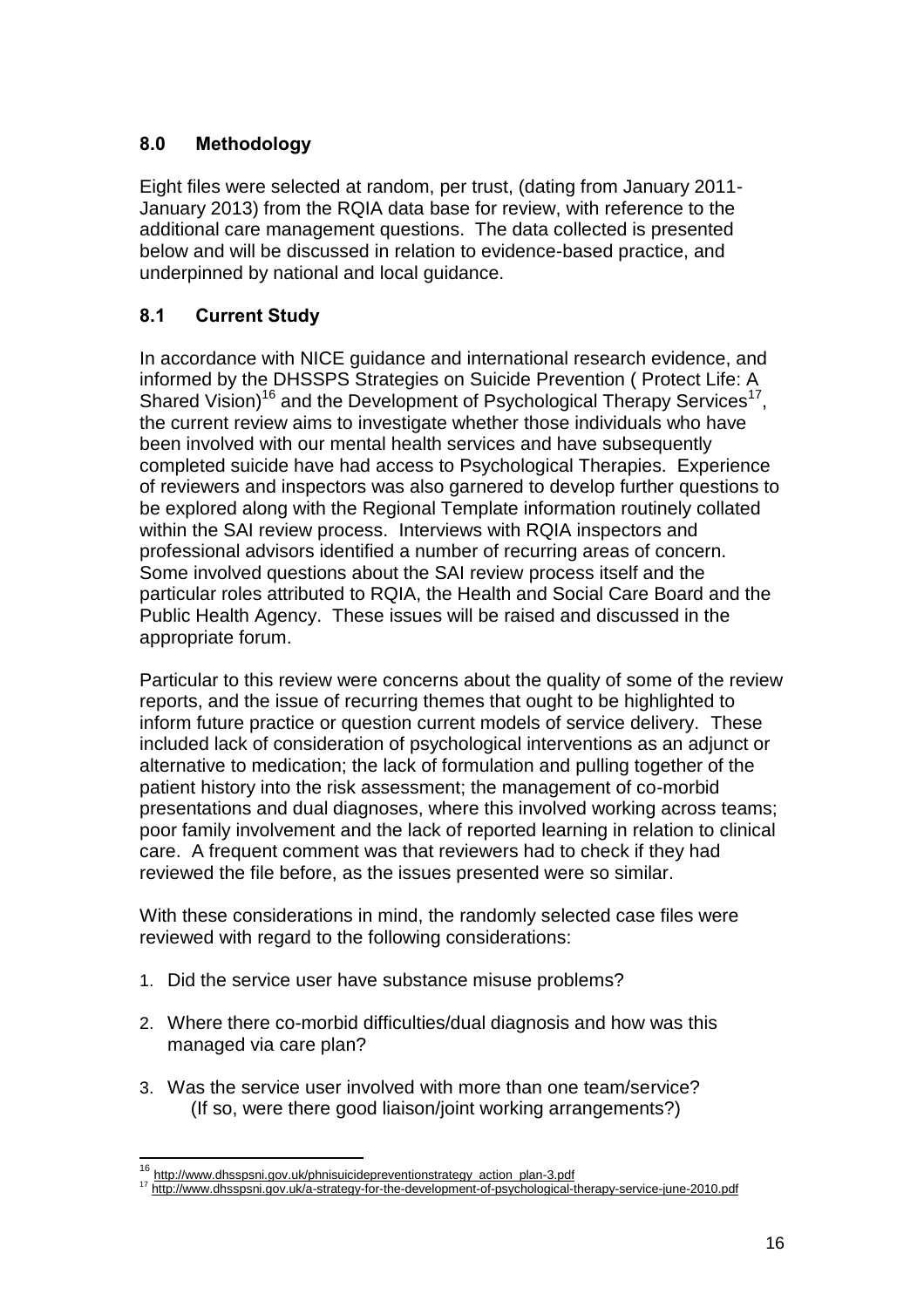- 4. Was there evidence of care/treatment plan?
- 5. Were other risk factors indicated and were these addressed in care planning?
- 6. Was there any reference to evidence based psychological interventions/practice?
- 7. Was the patient referred to/ receive psychological therapies?
- 8. Did the service user disengage from services and if so what happened?
- 9. Were families appropriately involved in care planning and the review?

## **8.2 Findings**

#### **8.2.1 Patient profiles**

#### **Gender**

Thirty-two (80%) of the forty suicides selected were carried out by males. These figures are in keeping with the Confidential Inquiry into Suicides in Northern Ireland (2013).

#### **Age**

Graph 3 illustrates the distribution of suicides by age and gender. Overall the majority of suicides (30%) were carried out by individuals in the 26-35 age group, with the male suicides peaking during these years. 25% suicides occurred in the 36-45 age group.

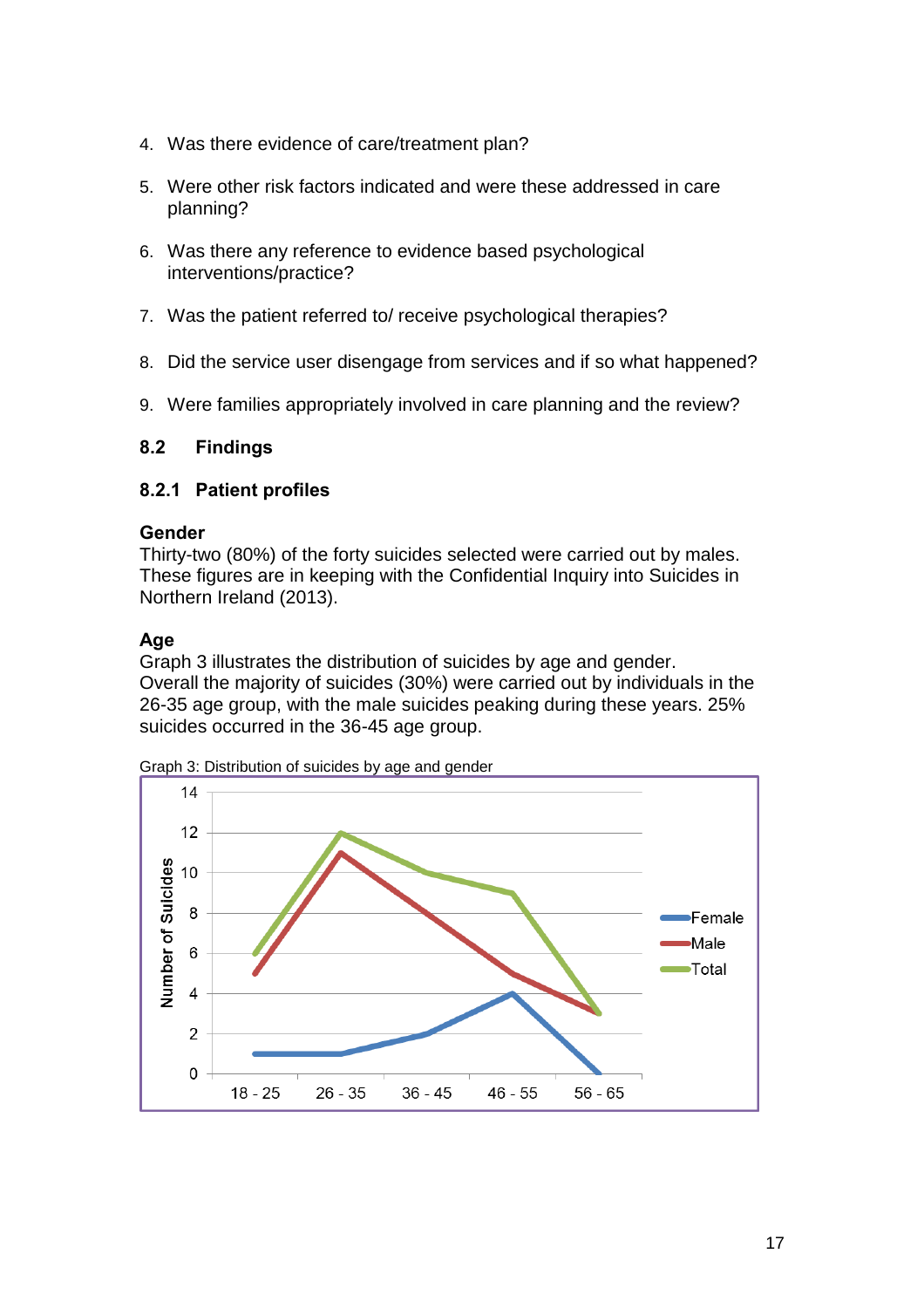# **Suicide method**

Twenty-four (60%) of suicides were by hanging and 10 (25%) involved drug overdose. Other methods included drowning, jumping, burning, and carbonmonoxide poisoning**.**

# **Clinical Profile**

Of the forty cases chosen, 22 (55%) presented with a history of alcohol and/or drug misuse. The main diagnosis (65%) was depression/low mood, followed by anxiety (10%), PTSD (8%) schizophrenia (5%) and personality disorder. Other diagnoses included Aspergers, grief reaction, adjustment disorder and OCD.

Eighteen (45%) individuals had recorded previous suicide attempts and six (15%) had lost a family member or close friend through suicide, with a further eight individuals (20%) experiencing a recent death of a family member. Thirteen individuals (33%) were described as experiencing relationship breakdown, with four (10%) being reported as homeless with financial problems.

# **8.3 Engagement with Mental Health Services**

All but one was receiving care from mental health services at the time of their death. However, this individual had been assessed at point of access and directed back to GP care before completing suicide within days of the assessment.

Of the remaining 39 cases, one (2.5%) was an in-patient who had absconded from a mental health ward. Ten individuals (25%) had been discharged from in-patient care within three months of their death. Twelve (30%) of individuals had disengaged with services. The majority of these had been discharged following one or two DNAs, or after not replying to 'opt in' letters.

# **8.3.1 Involvement with more than one mental health service/team**

Eighteen (45%) patients were involved with a minimum of two mental health services and teams. A recurring theme in the trust reviews was the poor coordination and communication across services. Such systemic issues was the most common finding in trust reviews, with 33% of reviews including recommendations regarding the appointment of a key worker/co-ordinator and/or improved discussion and information sharing.

# **8.3.2 Referral to Psychological Therapies**

Six (15%) of the files reviewed mentioned referral to Clinical Psychology/Psychological Therapy services. Of these, one was redirected to group therapy, one was returned awaiting a risk assessment and two were discharged after non-engagement with the service. Two service users were also involved with Community Brain Injury Psychology services.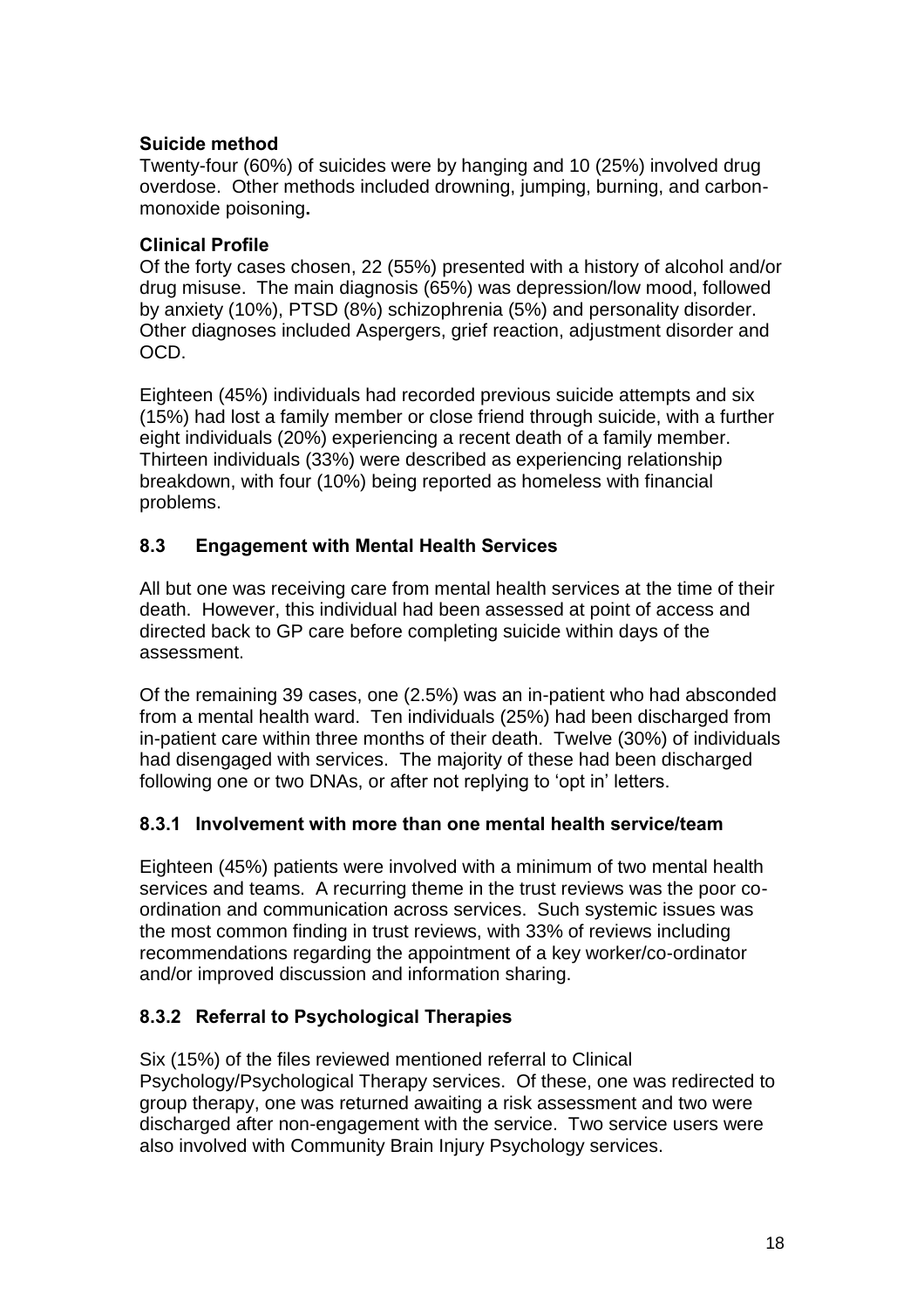The main psychological intervention delivered was CBT and Psychotherapy, which were deemed by the reviewer to be the appropriate evidence-based interventions.

Fifteen (38%) of individuals were advised to contact Community and Voluntary organisations for psychological support, including Lifeline (8: 20%), PIPS (2: 5%) CRUSE (2: 5%), NEXUS, Mindwise and SHINE.

These referrals seem to be made on the basis of individuals getting generic supportive counselling, as opposed to matching the psychological presentation to the relevant evidence-based intervention.

Four individuals were receiving services from private services including a psychologist, a psychotherapist and two generic counsellors. This presented particular difficulties in relation to the sharing of information and provision of co-ordinated care.

# **8.3.3 Evidence of Care Plans**

Ten (25%) files made reference to co-ordination of treatment and interventions as per the patients' care plans.

# **8.3.4 Evidence of Psychological Interventions Discussed in Care Plan**

Six (15%) of the reviewed case files included specific reference to evidencebased psychological interventions. These included CBT, psychotherapy, bereavement counselling and WRAP. The majority of individuals were treated pharmacologically, without reference to other evidence based interventions. Inputs from CMHT and CRHTT services appeared to largely involve monitoring of medication, risk and mental state.

# **8.4 Outcomes of Investigations undertaken by Trusts**

The majority of the trust review teams were reported as multidisciplinary, with 16 (40%) deemed to have an independent chair. However, there was variation across trusts with regard to the make-up of review teams and a lack of clarity about what constitutes independence. It was usually unclear whether there was a range of clinical knowledge and skills within the review teams as the designation of team members often referred to management roles rather than clinical background. Certainly the teams were not reflective of typical mental health multi-disciplinary teams. Three of the review teams involved Clinical Psychology.

This may explain why most recommendations focussed on systems and processes as opposed to clinical care.

Few reviews followed a true root cause analysis format. A significant number of reports included family members and the treating doctors/therapists as members of the reviewing team.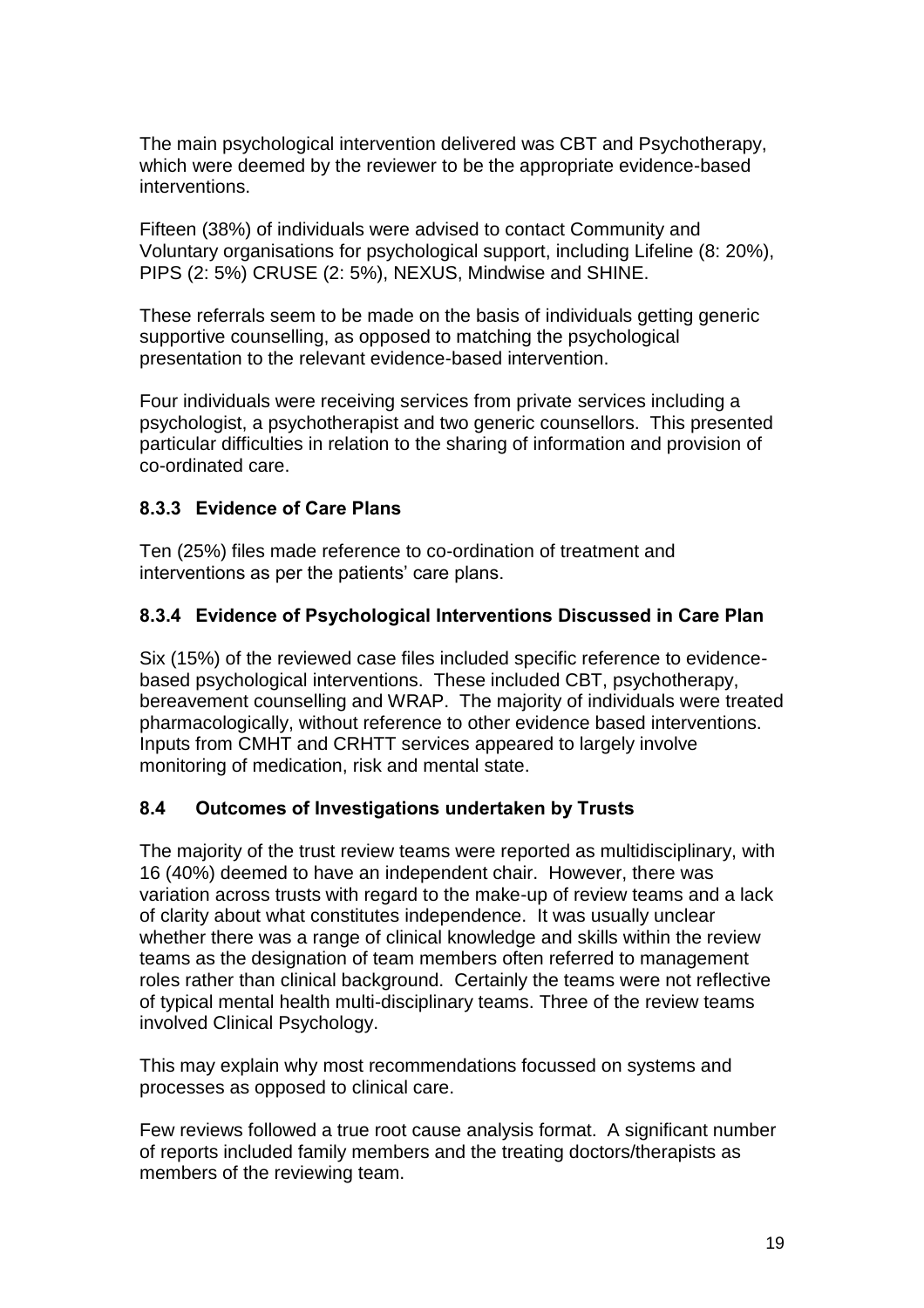A common conclusion from the suicide reviews is the claim that the deaths were unexpected and could not have been predicted by staff.

Of the forty cases 16 (40%) identified opportunities for learning, although these were very rarely related to clinical care and treatment.

## **8.5 Recurring Themes**

#### **Evidence of good practice**

There were very many examples of efforts to engage service users who had difficulty connecting with services. It was clear that in a number of cases every attempt was made to follow-up patients where staff was concerned for their safety and health. There were clear instances of sharing of information and good engagement with GP"s. Generally reviews included areas of good practice that were noted during the investigation.

#### **Managing co-morbid presentations**

One area of particular concern is the passing of patients across teams where there is co-morbid (joint) alcohol and drug misuse (55% of the sample). This review found that a number of individuals presenting with self-harm and suicide attempts were referred from Community Mental Health Team (CMHT) to Community Addiction Services (CAT) with no follow-up from mental health services. A significant proportion did not engage with CAT and were often discharged without being seen. There appeared to be little evidence of outreach working or co-working across teams which may have promoted better patient engagement and risk management.

There also appeared, from investigation reports, to be a lack of co-ordination across physical health and mental health services where the individual had co-morbid chronic physical illness and may have been attending health psychology, older people"s services or community brain injury teams. Such services are often located within different directorates and information sharing can be difficult. However, in keeping with one Trust review recommendation, there should be opportunities for other teams to be involved in case discussion and care plans.

#### **Co-ordination of input across teams and services**

Many patients experienced being passed between Home Treatment Teams (HTT) and CMHTs on a number of occasions. In addition, they were frequently seen by different psychiatrists, for example, in a case where one individual was referred to six different teams in the course of 7 months. Given that research demonstrates the importance of the therapeutic relationship in achieving good mental health outcomes, without the opportunity to engage with key workers it is perhaps unsurprising that many service-users disengage from services.

As identified in a number of trust review recommendations, there appeared to be poor co-ordination and sharing of information across services and teams.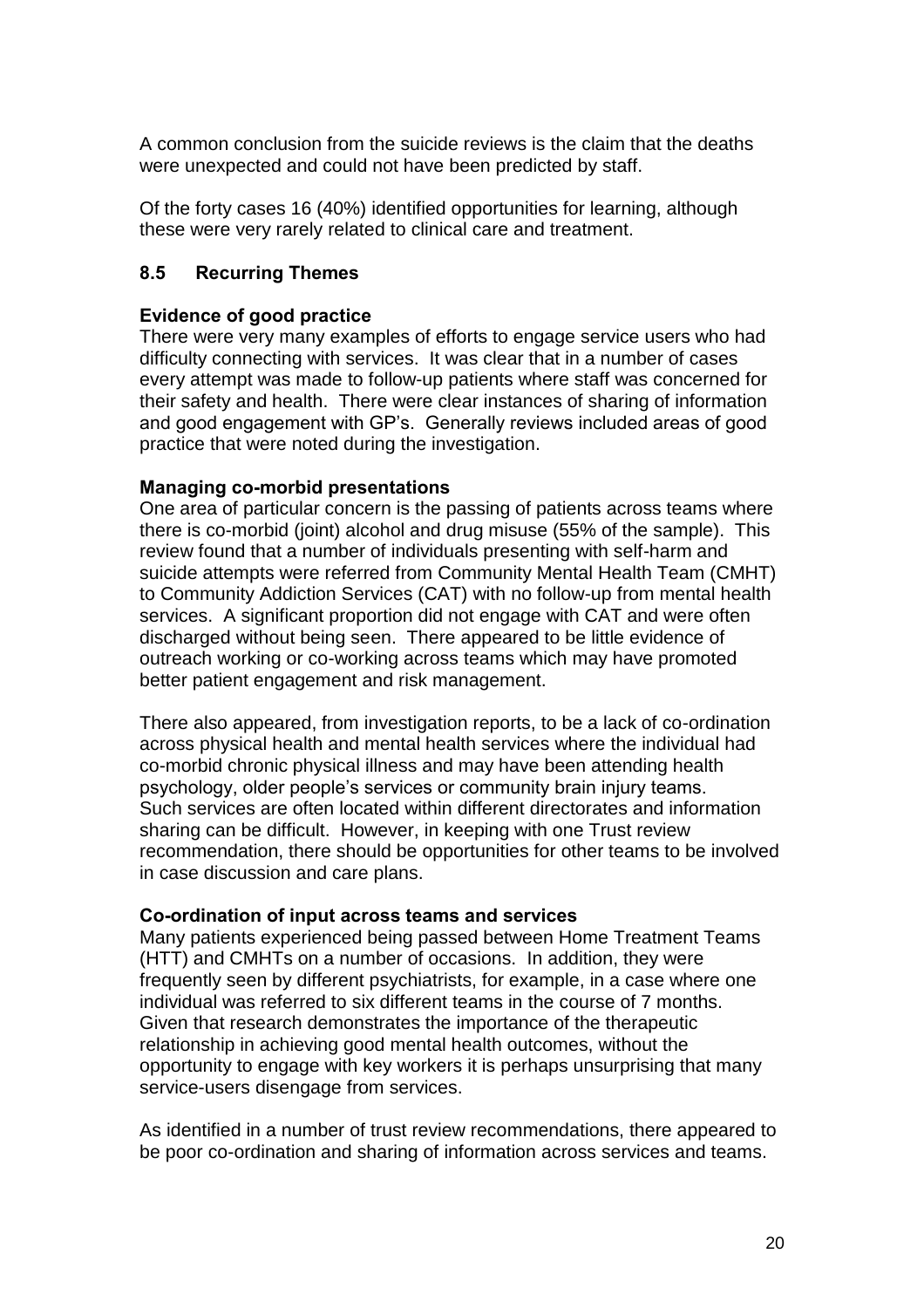An opportunity for therapists to attend case discussions should be encouraged, particularly where there is involvement of community and voluntary services, or private therapy services. Without this there is no way of ensuring a co-ordinated care plan which includes the delivery of evidencebased interventions.

An example of this involved the provision of generic counselling to an individual with chronic Post Traumatic Stress Disorder (PTSD). The NICE guidance and empirical evidence base identify trauma-focussed Cognitive Behaviour Therapy (CBT) and Eye Movement Desensitisation and Reprocessing (EMDR) as appropriate interventions, with counselling being contra-indicated in certain instances.

#### **Limited Risk Assessment**

The role of risk assessment in preventing suicide will always be a point of debate. Reviewing risk assessments in hindsight, does not have the benefit of the clinical presentation at the time. Nevertheless, it was noted that while the reviews had evidence of completed risk assessments, the patient reporting a lack of suicide plan seemed to over-rule other well established clinical risk factors.

A case example of this involves Patient A, a 56 year old man presenting with low mood, reported feelings of life not worth living, a previous suicide attempt, suicidal ideation, poor appetite and sleep, following his wife's death. The notes record that he "denied having a plan and stated his children as protective factors". He was judged to be of low risk and given the telephone number of Lifeline. He subsequently completed suicide by hanging. The findings of the review stated that Patient A"s death "could not have been foreseen'.

Obviously, each individual case is different and must be assessed in context. Nevertheless, it is suggested that had Patient A"s presentation and history been considered in terms of psychological formulation, given his gender, age, history of loss, low mood and previous suicide attempt, he would have been judged to have a number of significant risk factors, which could then be weighed against his denial of an active plan.

#### **Poor Access to Psychological Therapies**

Despite the growing evidence base, professional guidelines, local and national strategy, together with service-user preference for psychological interventions, there is very little evidence of improved access to psychological therapies. Medication appears to be the intervention of choice for all presentations, even when managing self-harm despite NICE guidance (CG133) stating "Do not offer drug treatment as a specific intervention to reduce self-harm**.'** This is not to say that those psychiatrists and mental health staff trained in evidence based therapies and interventions were not utilising them appropriately, but rather points to the lack of inclusion of such information within the investigation reports. However, it may well also relate to the fact that many mental health professionals express frustration over the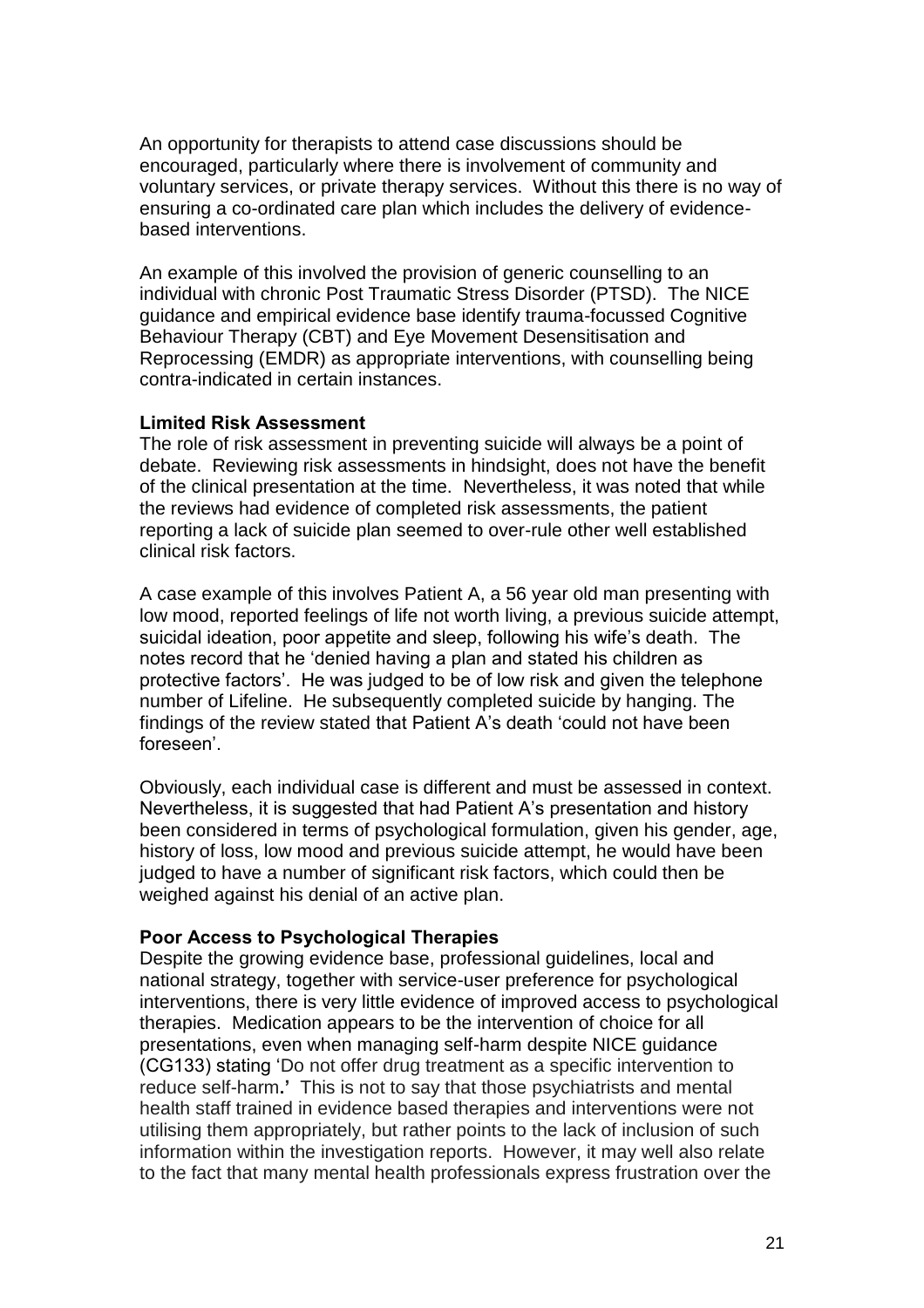lack of time and supervision available to implement therapies in which they have been trained<sup>18</sup>.

Furthermore, in relation to NICE guidelines for moderate to severe depression, there was little evidence that "The full range of high-intensity psychological interventions should normally be offered in inpatient settings." (CG90). It was often unclear about the nature of intervention and support being provided by community nursing services, other than the monitoring of mental state and adherence to medical regimen.

Where the cases reviewed had a history of relapse, there was no evidence, as per NICE guidelines, that "People with depression who are considered to be at significant risk of relapse (including those who have relapsed despite antidepressant treatment or who are unable or choose not to continue antidepressant treatment) or who have residual symptoms, should be offered one of the following psychological interventions:

- Individual CBT for people who have relapsed despite antidepressant  $\bullet$ medication and for people with a significant history of depression and residual symptoms despite treatment.
- Mindfulness-based cognitive therapy for people who are currently well  $\bullet$ but have experienced three or more previous episodes of depression**. 19'**

#### **Involvement of families**

Approximately 1/3 of families expressed dissatisfaction at their lack of involvement in their relative's care. There was a clear difference of approach in this respect when looking at statutory mental health services who report confidentiality issues as restrictive issues and Lifeline, who regularly engage a contact person when working with individuals.

A number of reviews had not engaged family members in the review process, while others appeared to include relatives as part of the review team.

<sup>&</sup>lt;sup>18</sup> QUB QPsyC report into Psychological Therapies Training 2013 (commissioned by HSCB Psychological Therapies Implementation Group)

<sup>&</sup>lt;sup>9</sup> NICE CG 90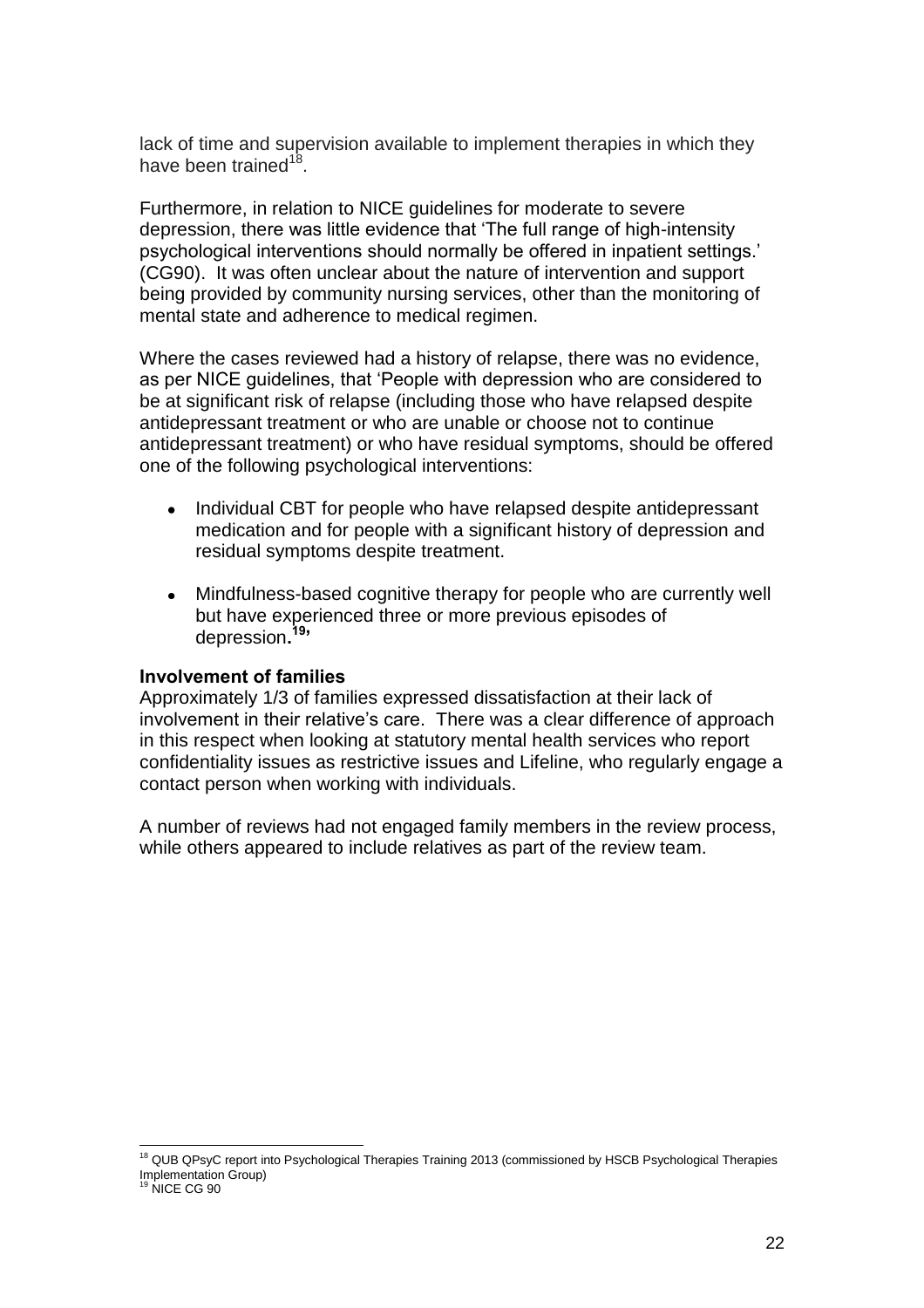## **9.0 Summary and conclusion**

This study represents an opportunity to consider suicide reviews in a group context, with particular attention to quality of treatment and care provided and focusing on access to psychological therapies. The main methodological drawback is that the study only accessed trust review reports, as opposed to the patient clinical files, and is therefore reliant on the reports accurately recording clinical care decisions and the treatment provided.

Nevertheless, the study has used epidemiological data and trust investigations to identify recurring themes and potential learning opportunities, similar to those articulated by RQIA inspectors. This process can therefore add important information to a process that typically involves a range of professionals investigating an individual event.

The care and treatment issues identified in the current project largely reflect those articulated by RQIA inspectors. In summary they include;

- The management of co-morbid presentations and dual diagnoses, particularly where this involves working and communicating across teams.
- The practice of transferring individuals across a number of teams, which affords little consistency in therapeutic relationships and presents as service-centred, as opposed to patient- centred, care.
- The nature and role of risk assessments and the need to be aware of the contribution of well recognised risk factors.
- The need to ensure an integrated and shared care plan which should include the interventions provided by external bodies.
- the apparent lack of awareness of/access to evidenced based psychological therapies and interventions.
- The importance of considering each service user systemically, including appropriate family involvement and awareness of risk factors where children are involved.

In conclusion, as suicide rates in Northern Ireland continue to rise and constricting mental health services continue to manage increasing numbers of referrals, it is important to consider how best to review the treatment and care provided to our service users and their families. The current methodology may be viewed as a supplement to the SAI review process, whereby the identification of recurring themes of good practice and gaps in service provision provides an opportunity for increased learning and service improvement.

The findings of this report have important implications for the role of the RQIA in monitoring SAIs, identifying recurring themes and deficiencies in care and treatment and ensuring best practice. It is proposed that while thematic analyses provide important indicators of care and treatment, the table top review of investigation reports is limited in the information presented. It is the intention of RQIA, within the next year, to conduct an in depth inspection of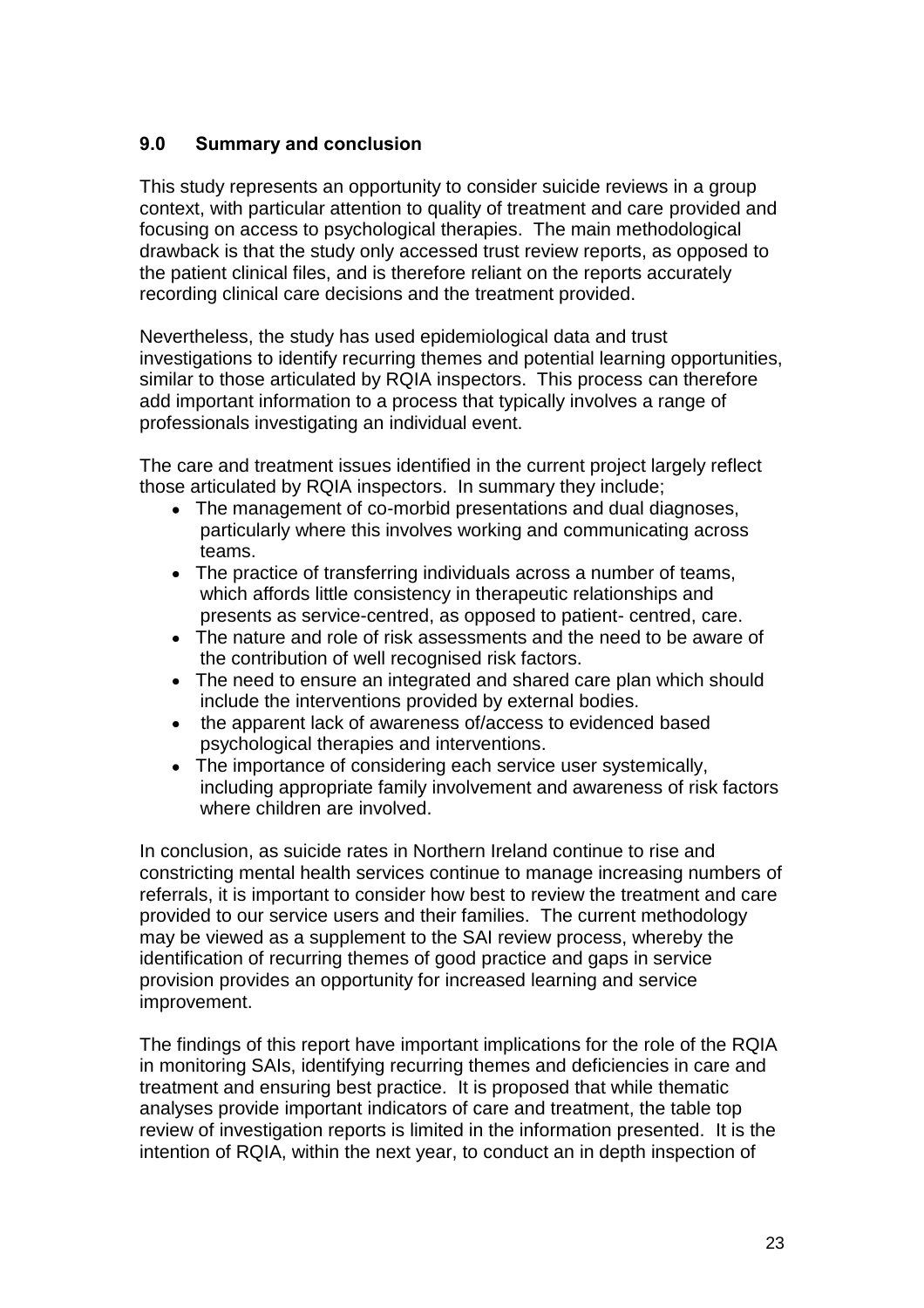care and treatment provided to patients who have completed suicide, with particular emphasis on the themes identified in this report.